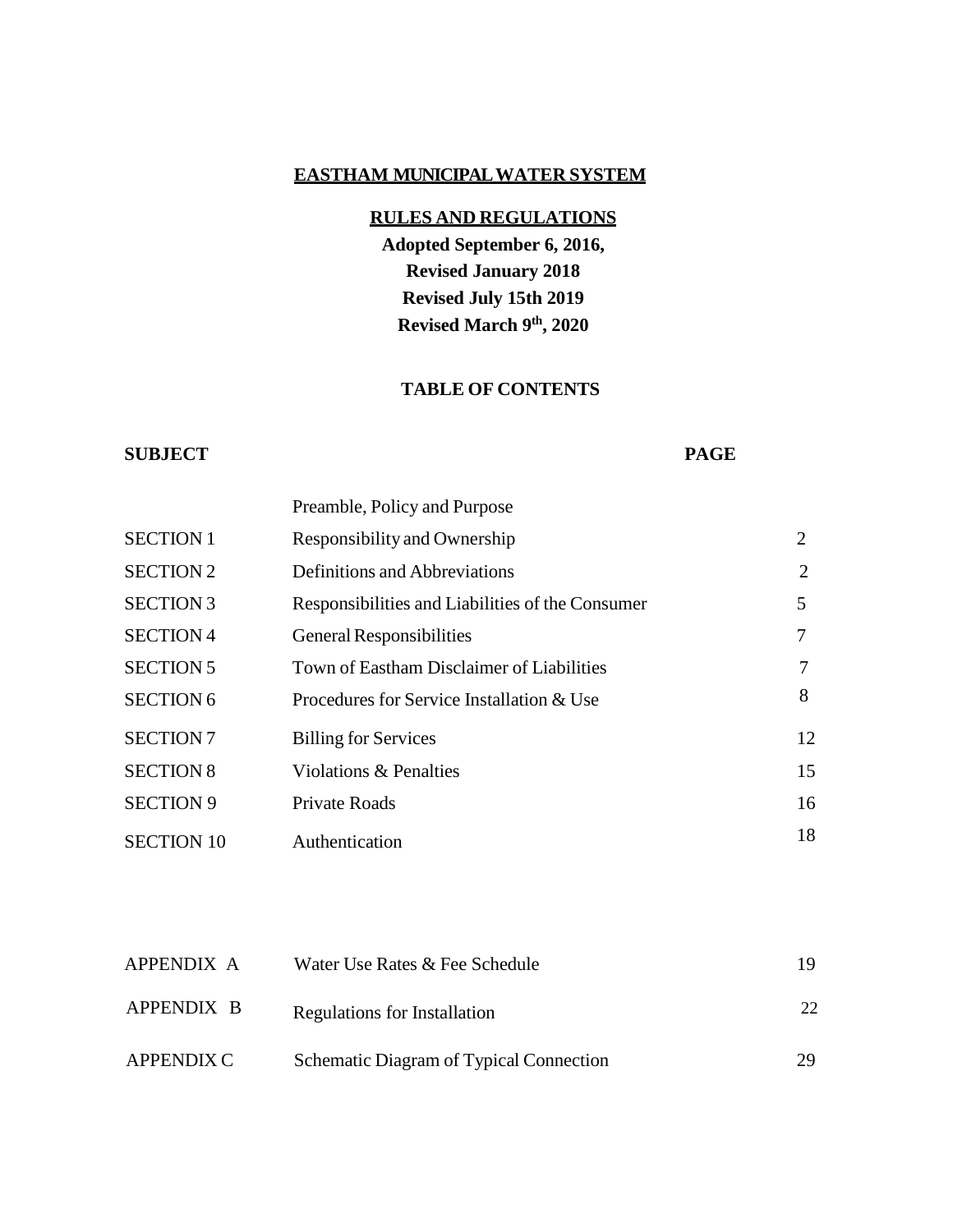As adopted by the Board of Water Commissioners, September 6, 2016, revised January 2018.

## **PREAMBLE**

By virtue of statutory and other authority, and powers as described by M.G.L., Chapter 40, Section 39(A) through Section 39(G) inclusive, and adopted by the May 4 , 2014 and 2015 Town Meeting(s) in Article 8; to establish a municipal water supply and water distributing system, the Board of Water Commissioners (hereinafter called BWC) of Eastham, Massachusetts (hereinafter called Town) establishes the following rules and regulations, fees and charges related to providing potable water from the Eastham Municipal Water System (hereinafter called Water System).

The Water System as defined in Paragraph 2.23 will be operated and maintained by the Town of Eastham, through the Water System Operator under the direction of the BWC.

The Water System's approval of an application for service binds the Consumer to present and future Rules and Regulations and to present and future payment of all applicable Fees, Rates and charges.

The BWC may enact changes to the Policy, Rules, Regulations and Fees contained herein only after a Public Hearing.

# **POLICY & PURPOSE**

The BWC will guide and direct the future and present development and operation of the Water System with the following goals and vision:

- 1) NEED: Provide potable drinking water to Eastham properties that do not have a potable water source, and to allow property owners a choice to connect to the Water System unless otherwise required under Massachusetts regulatory requirements or Eastham Board of Health regulations to connect to the municipal water system. The BWC reserves the right to extend water service into adjacent Towns for purposes of emergency interconnections or servicing customers that are not feasibly served by the adjacent Town's water system.
- 2) SELF SUSTAINING: Establish and maintain a financially sound and selfsustaining management structure for the Water System.
- 3) RESOURCE PRESERVATION: Encourage conservation. Maintain and improve water resource protections.
- 4) INFRASTRUCTURE: Provide a Water System infrastructure such that the character of the Town will be preserved as well as a means to encourage a vital local economy; of which current and future municipal, commercial, and residential uses of properties in Eastham will benefit.
- 5) VISION: Implement the Town's desire to provide water service to all developable properties in Eastham. Also to consider all possibilities that will improve service, reduce costs and increase revenue, even if it requires extension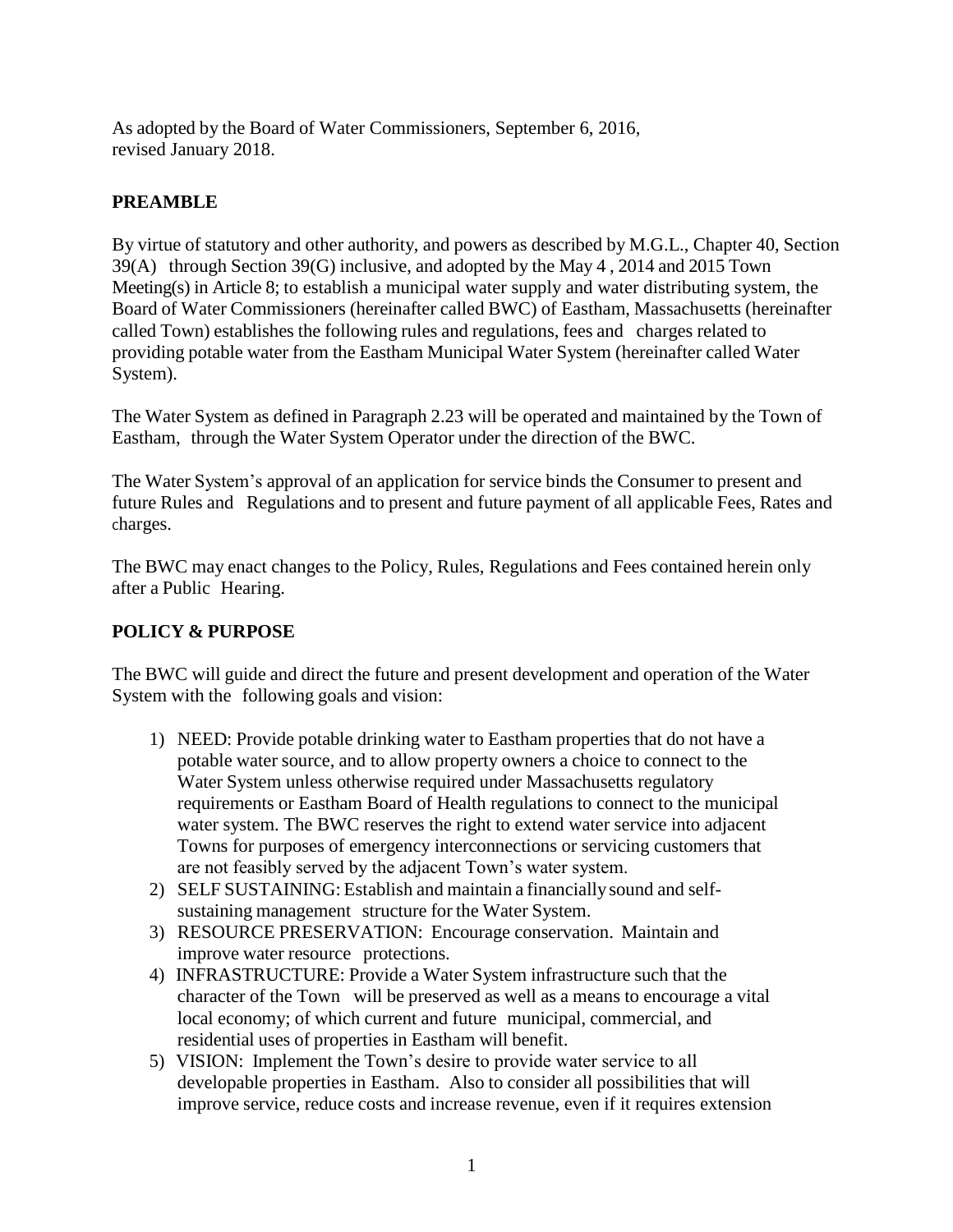into adjacent communities.

6) REGULATION: Comply with the requirements of the Massachusetts Water Management Act, Massachusetts Drinking Water Regulations (310 CMR 22.00, Town of Eastham Code and all other laws and regulations governing a municipal Public Water Supply (PWS).

#### **SECTION 1 -RESPONSIBILITY AND OWNERSHIP**

- **1.1** The BWC shall be responsible for overseeing the repairs, maintenance, and reconstruction of the existing and the construction of new Town-owned capital facilities. For the purposes of this regulation, "capital facilities" shall mean water storage tanks, pump stations and appurtenances, water mains, gates, hydrants, office space and administrative requirements and appurtenances in public ways and private ways where system components are located.
- **1.2** The water service lines from the curb stop to the individual buildings are the responsibility of the property owners for new and existing water service installations including repairs (except water system meters), alterations and maintenance. (See **Appendix B**).
- **1.3** All Town-owned water mains and water service lines (water main to the curb stop) that are in public or private streets are the responsibility of the Town.
- **1.4** All fire hydrants connected to the Water System are owned and maintained by the Town.
- **1.5** All Consumers and users of the Water System will be charged for water consumption, according to one and the same fee schedule. (See **Appendix A**).
- **1.6** The BWC may declare a STATE OF WATER EMERGENCY if it finds there exists a water shortage or an impending water shortage; and/or a Declaration of Water Emergency has been made under Massachusetts General Laws, Chapter 21G as it is deemed essential to the protection of the public health, safety and welfare. In so doing, the BWC may establish priorities for the distribution of water or water use by a specified amount or to share water with other water systems, in accordance with M.G.L Chapter 40, Section 41A. The BWC may also choose to develop a drought management or contingency plan and institute a conservation program for public and private use.

## **SECTION 2 - DEFINITIONS AND ABBREVIATIONS**

- **2.1 BACK FLOW PREVENTER**: The Back Flow Preventer prevents the flow of water from the building into the Water System. ( See **Appendix B**).
- **2.2 BASE SERVICE FEE:** The fee is assessed on every Water Use bill regardless of amount of water used or the use of the property. Fees are used in part to offset costs of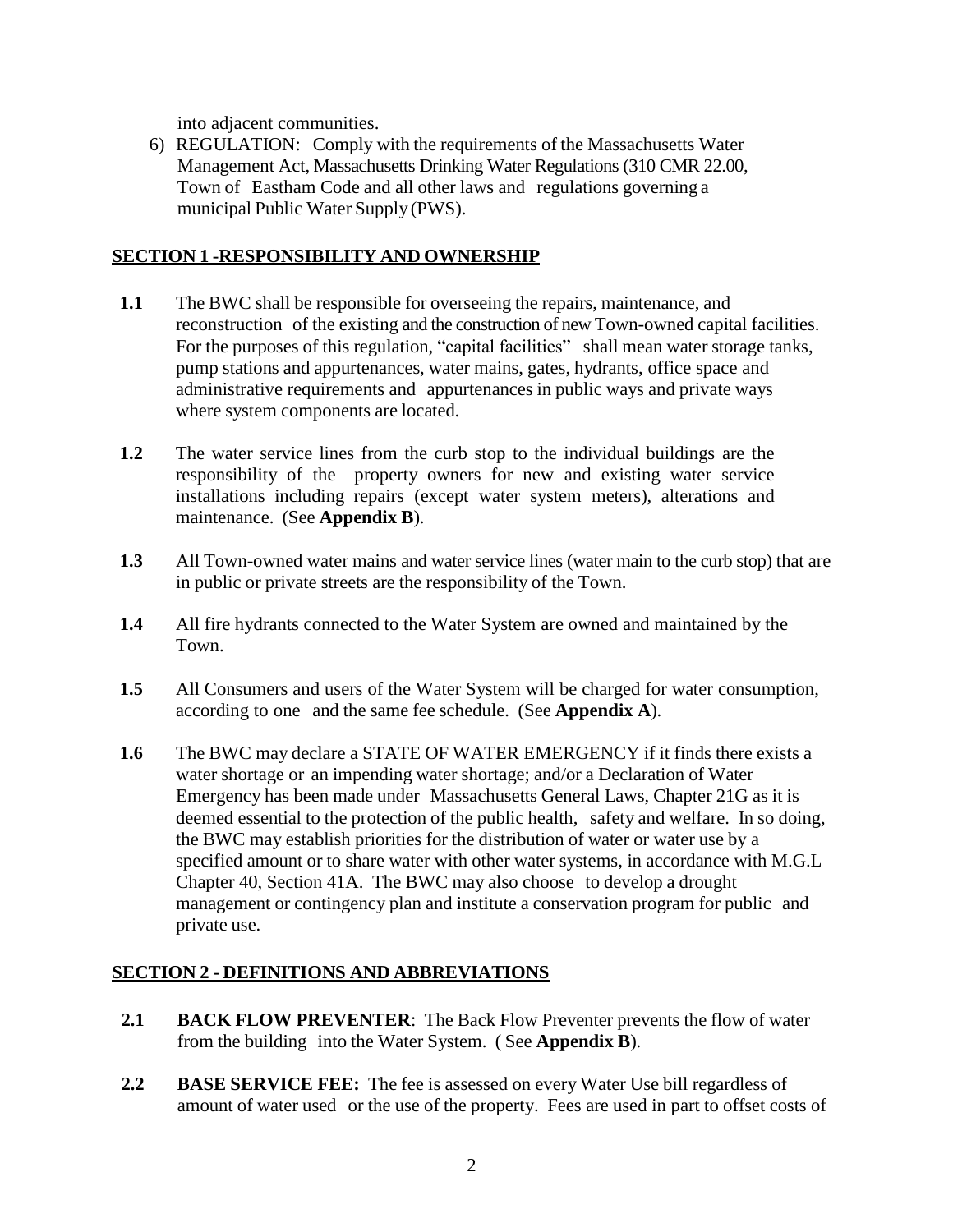Water System operation.

- **2.3 BOARD OF WATER COMMISSIONERS (BWC)**: As defined in General Laws, Chapter 40, Section 39A through Section 39G inclusive, and adopted by the Town, the Board of Water Commissioners is charged with overseeing the repairs, maintenance, construction, and reconstruction of the Eastham Municipal Water System.
- **2.4 CONSUMER**: The word "Consumer" shall mean any person, partnership, firm, corporation, or organization of any type in which the owner(s) property is supplied with water by the System. The Consumer shall customarily be the owners(s) of record or the duly authorized representative of the property being supplied with water.
- **2.5 CORPORATION STOP**: A water service shutoff valve located at a street water main. This valve cannot be operated from the ground surface because it is buried and there is no valve box. ( See **Appendix B**).

## **2.6 CURB BOX**: See **CURB STOP.**

- **2.7 CURB STOP**: The curb stop is inside an in-ground structure called a CURB BOX located at (or near) the property line, which contains a service valve. The service valve is the connecting point between the service line (from the water main) and the service line into the building receiving the water. The curb stop and service valve are the property of and maintenance responsibility of the Town. ( See **Appendix B**).
- **2.8 FULL FLOW CONTROL VALVE**: The Full Flow Control Valve is a water flow control valve located inside the foundation of a building, between the end of the service pipe and the water meter. If a meter pit is specified, the full flow control valve and check valve are included in the meter pit assembly. (See **Appendix B and C**).
- **2.9 HOT BOX**: A hot box may be installed in lieu of an underground meter vault. The hot box is an aboveground structure designed to keep the meter safe, dry, and accessible but must be heated to prevent freezing of the water service line and meter.
- **2.10 LIEN**: The word lien shall mean the statutory claim a municipality may impose as defined in M.G.L., Chapter 40 Section 42(A).
- **2.11 METER PIT**: If Water System Meters are not inside a heated building, they must be protected from weather and freezing. In order to do this a meter pit, hot box, or vault must be installed to house the meter. The meter pit must be located at least 4.5 feet below ground to prevent freezing. For buildings without basements or that are located over 150 feet from curb stop, a meter pit will be required. For lots with multiple structures, the Operator will determine if a Water System Meter within a meter pit or vault is required.
- **2.12 OPERATOR**: See Water System Operator.
- **2.13 NON-WATER SYSTEM METER(S):** a device for measuring and recording the flow of water downstream of a Water System Meter, to be used for allocating flow among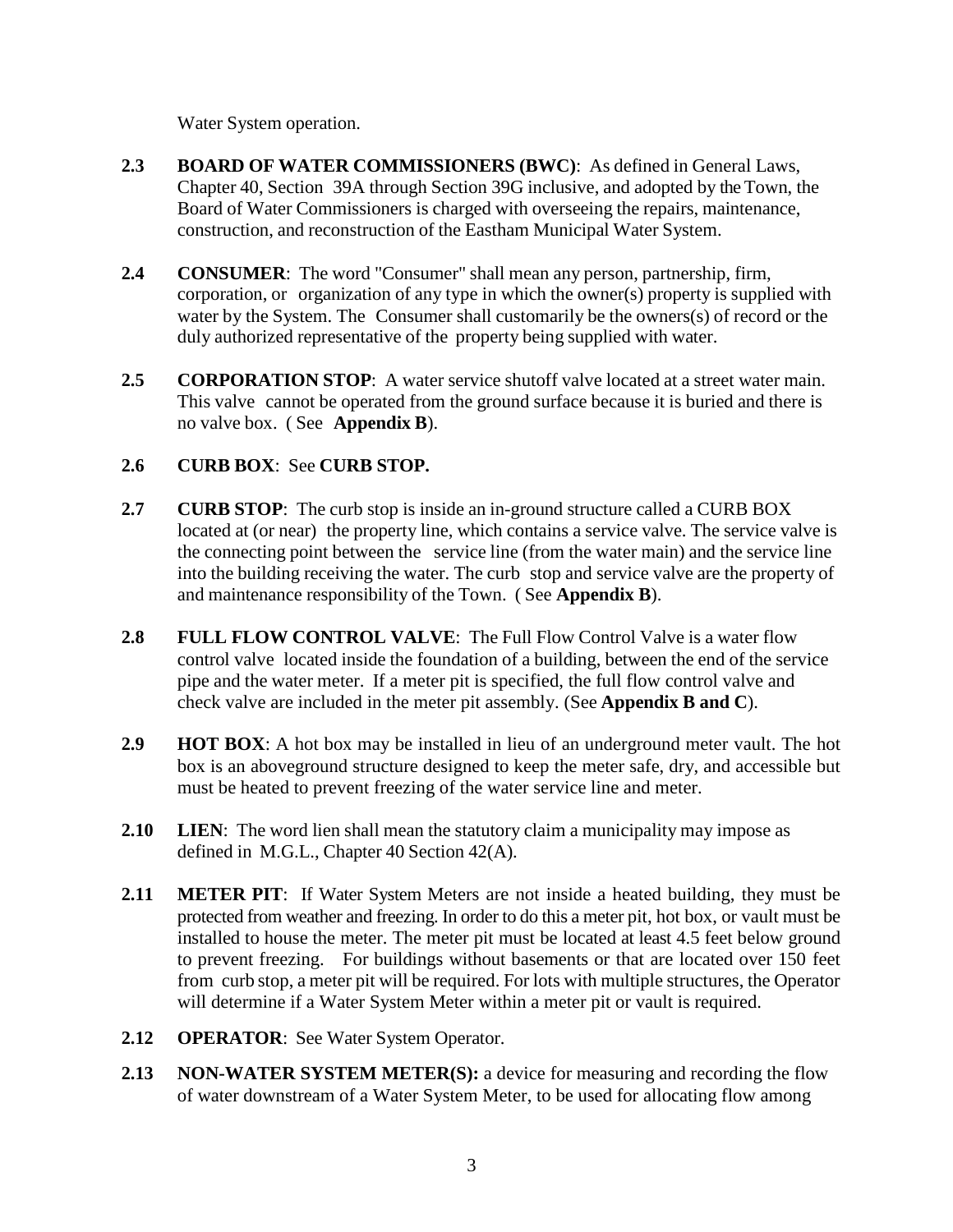multiple units on the same parcel. The Consumer owns the Non-Water System meter(s) and the Consumer is responsible for furnishing installing and maintaining the meter(s).

- **2.14 PUBLIC OR PRIVATE WAY**: A public or private way is the Town-owned or privately-owned road or street improved and open to the public as a throughway.
- **2.15 SERVICE LINE:** The service line is a pipe that connects the water supply main through the curb stop to inside the building receiving the water. The service line between the water main and the curb stop is the property and responsibility of the Town. The service line into the building from the curb stop is the responsibility of the Consumer. ( See **Appendix B**).
- **2.16 SERVICE PIPE:** See SERVICE LINE.
- **2.17 SERVICE VALVE**: Water flow control valve located inside the Curb Stop.
- **2.18 SITE PLAN**: When applying for a new service connection or alteration, a drawing that is drawn to scale is required to show the a) location of the existing drinking water source (e.g., private well) b) building's location, c) location of the septic system d) location of all underground utility lines (electric, gas, etc.), e) proposed location of the water service pipes, water meter, valves, anti-backflow device and any other required components between the curb stop and into the building, and f) the current and future (if known) land use of the property. The **SITE PLAN** must be included with an application for a new connection and approved by the Water System Operator. In most instances, a Plot Plan or the Septic Plan (on file at the Board of Health) is acceptable if modified to show all the required site plan items.
- **2.19 TIE SHEET/ AS-BUILT DRAWING**: A drawing showing the locations of the pipes, meter, meter pit (if applicable), with respect to the septic system, buildings, underground utilities and any other aspect of the water service going into a building from the water main. The tie sheet is usually prepared by the contractor who installs the new water service between the curb stop and the building. Sometimes it is called an **"AS- BUILT"** drawing. This drawing or tie sheet is submitted after the service connection is completed by the Consumer or its representative.
- **2.20 VAULT**: A vault is large, underground structure designed to house (keep safe, dry, warm and accessible) a larger water meter. Residential homes will not need a vault; they are for commercial or large system applications.
- **2.21 WATER SYSTEM METER**: The Water System Meter is a device for measuring and recording the flow of water from the municipal water supply to the Consumer's building. In some cases the Meter is located within the Consumer's building or structure and in other cases, in a meter pit, vault or hot box elsewhere on the Consumer's property. Regardless of the location, the Meter is provided and owned by the Water System. It may be repaired, tested, calibrated, improved or replaced by the Water System Operator, for which purpose the Consumer must permit entry with reasonable advance notice. The Consumer is responsible for reasonable care and use of the meter. Reasonable care is defined in **Section 6.11** as "keeping the meter located in a clean, dry, warm, and accessible location"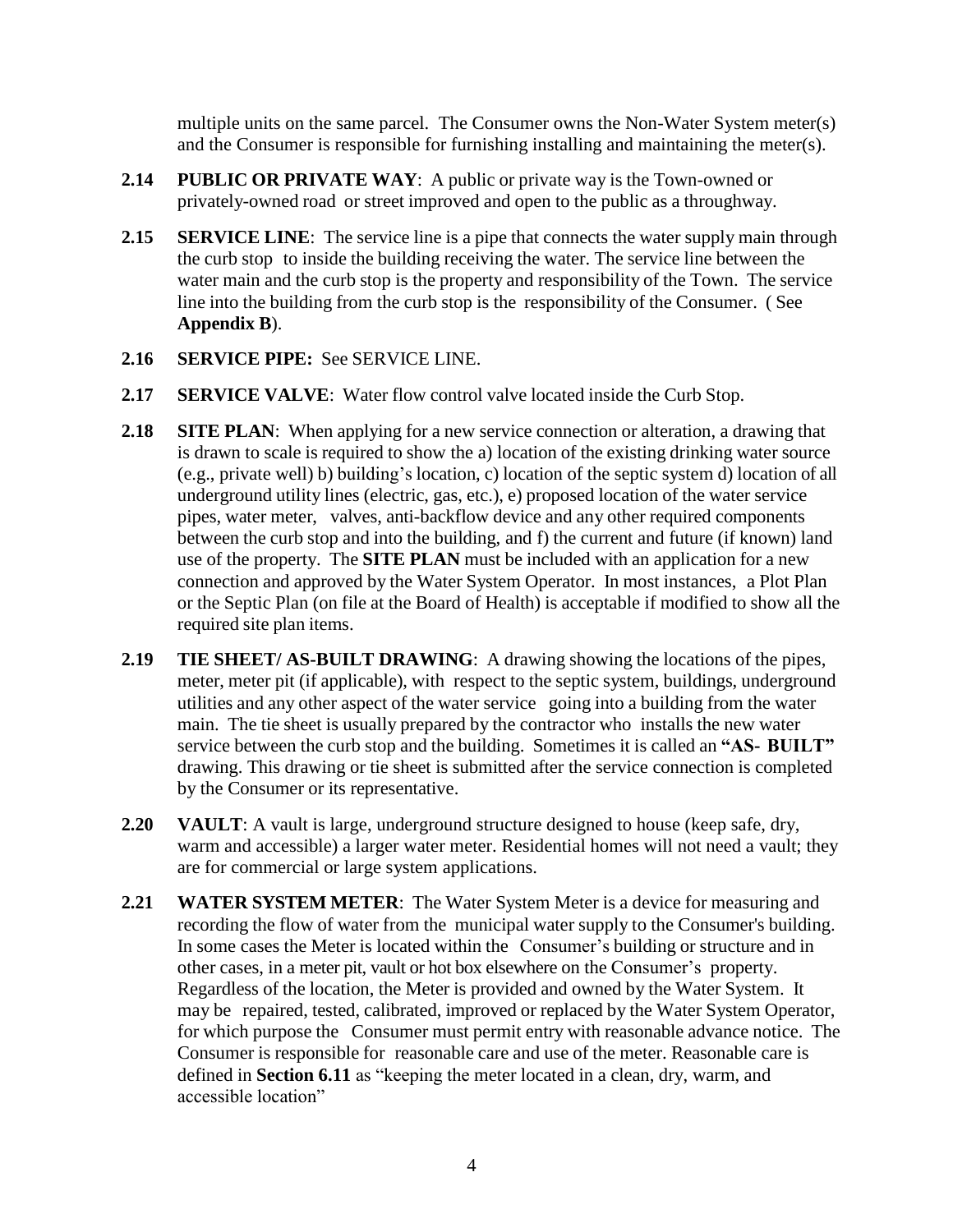- **2.22 WATER SUPPLY MAIN**: The water supply main is the municipal water pipe (usually located in the street), to which a service line or pipe is connected to supply water to buildings. ( See **Appendix B**).
- **2.23 WATER SYSTEM OPERATOR** (otherwise known as **OPERATOR)**: The Operator is responsible for the day-to-day operation of the Water System and reports to the Eastham BWC.
- **2.24 EASTHAM MUNICIPAL WATER SYSTEM** (otherwise known as **Water System** or **EMWS**) consists of capital facilities and the water distribution system drawing water from Town-owned wells located in Eastham. The Water System also includes water tower(s) to facilitate distribution service pressures and peak demand periods and hydrants to provide fire protection for all properties in the service area.

**Additional definitions** as applicable are adopted as set forth in the Massachusetts Drinking Water Regulations 310 CMR 22.00, Massachusetts Plumbing Code, 248 CMR and in the Massachusetts Fire Prevention Regulations, 527 CMR.

## **ABBREVIATIONS**

| Code of Massachusetts Regulations                              |
|----------------------------------------------------------------|
| <b>Environmental Protection Agency</b>                         |
| Gallons per day                                                |
| Eastham Municipal Water System (otherwise called Water System) |
| <b>Massachusetts General Laws</b>                              |
|                                                                |

# **SECTION 3 -RESPONSIBILITIES AND LIABILITIES OF THE CONSUMER**

- **3.1 DAMAGE TO THE WATER SYSTEM METER**: Consumers will be held responsible for damage to the Water System Meter as a result of freezing, hot water, or other external causes. Other external causes are defined as any damage not related to the internal Meter malfunction. When damage occurs, the Operator will furnish and set another Meter or repair the damaged one. The cost of such replacement or repairs shall be charged to the Consumer on the basis of cost of materials, labor, and current sales tax law.
- **3.2 TAMPERING WITH THE WATER SYSTEM METER**: It is illegal to tamper with a Water System Meter. Written authorization must be obtained from the Operator to install, alter or remove a Meter. Violations are subject to a fine as set forth in the General Laws of the Commonwealth of Massachusetts (See Ch. 165, § 11 which specifies a maximum imprisonment of 1 year and a fine. See the Rate Schedule in **Appendix A** for the amount of the fine.)
- **3.3 OWNERSHIP OF PIPES, VALVES AND TAPS**: All pipes, valves, taps and other appurtenances between the Municipal Water Main and the outlet of the Curb Stop inclusive, are the property and responsibility of the Town. All piping, valves, equipment and any other appurtenances between the Curb Stop and the Consumer's building, are the property and responsibility of the Consumer; although such items are required to meet standards and specifications of the Water System. An EXCEPTION to the above is the Water System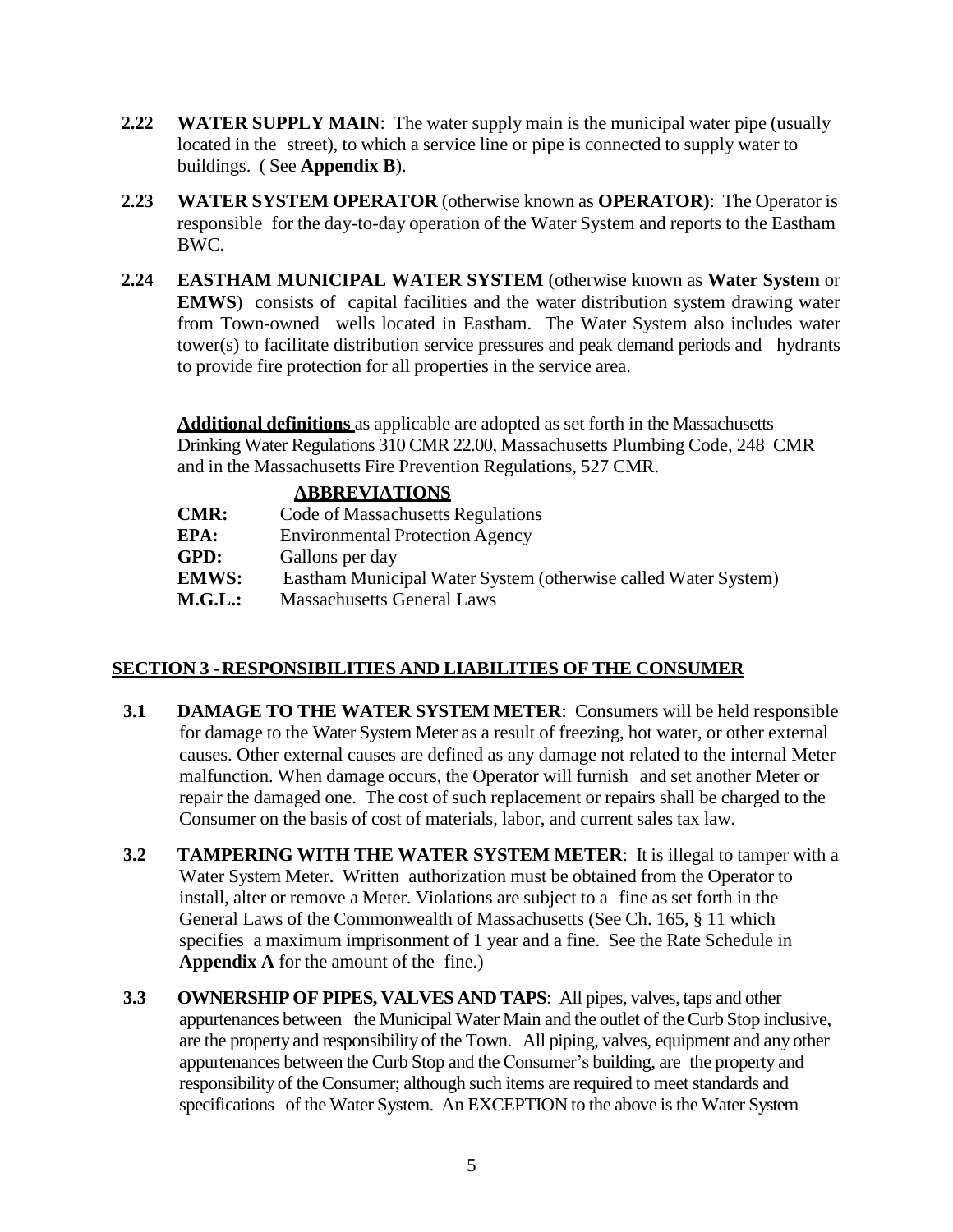Meter, which will always be the property of the Water System.

- **3.4 REQUIREMENT FOR CONTROL VALVES**: Requirements established by the BWC for Consumer owned portions of the system include (but are not limited to) one (1) Full Flow Control Valve located near the point of entry of the service pipe through the building or structure wall.
- **3.5 MASSACHUSETTS REGULATIONS:** Valves and other appurtenances shall conform to Massachusetts Plumbing Code Regulations and Water System specifications. All plumbing installationsshall be performed by a licensed plumber in accordance with Massachusetts Plumbing Code and any other applicable regulations and to the satisfaction of the Operator. If any defects in workmanship or materials are found or if the Consumer's service has not been installed in accordance with the requirements defined in the Rule and Regulations and other Water System specifications, the water service will either not be turned on or will be discontinued ifsuch defects are not remedied within a specific time set by the Operator and ratified by BWC. The Town will not be held liable for any defectsin such workmanship or material. Consumer must apply to the BWC to alter in any way a previously installed and approved water service connection.
- **3.6 MAINTENANCE OF CONSUMER'S PLUMBING**: All Consumersshall maintain the plumbing and fixtures within their own building(s) in good repair and protected from freezing at their own expense. Consumers shall make any repairsthat shall be necessary, other than to meters, to prevent damage or leaking. All plumbing must conform to Massachusetts Plumbing Code and any other applicable regulations.
- **3.7 ANTI-BACKFLOW PREVENTION DEVICES (CHECK VALVES)**: As part of connecting the Consumer's property to the Water System and pursuant to Massachusetts Regulations 310 CMR 22.22, all water service Consumers are financially and legally responsible for the installation of an approved back-flow prevention device immediately downstream of the water meter or where specified by the Operator. See Appendix B. This device prevents water in the building from flowing back into the Water System.
- **3.8** LEAKS: The Operator shall have the right to shut off water supplied to any property where a leak exists or is believed to exist. The Operator will make a reasonable attempt to contact the property owner or authorized representative as soon as a leak is discovered. Any such leaks must be repaired and pass inspection by the Operator before water service will be restored. Operator will report any leaks in Operator's monthly report to the BWC. Consumer shall be responsible for the cost of any repairs from the curb stop into the building. (see Section **7.8 Abatements & Adjustments** for details on abating water bill in regards to leaks).
- **3.9 SAFEGUARDINGOF HOT WATER TANKS**: All Consumers having direct pressure hot water tanks are responsible for the installation of appropriate vacuum breakers, relief valves, and/or expansion tanks in the piping system. This is necessary to prevent any damage to such hot water tanks and to protect against damage from other sources, if it becomes necessary to shut off the water at the water main in the street. The Water System will not supply water to buildings where direct pressure hot water tanks or appliances are used without these protective devicesin accordance with Massachusetts Drinking Water Regulations 310 CMR 22.22.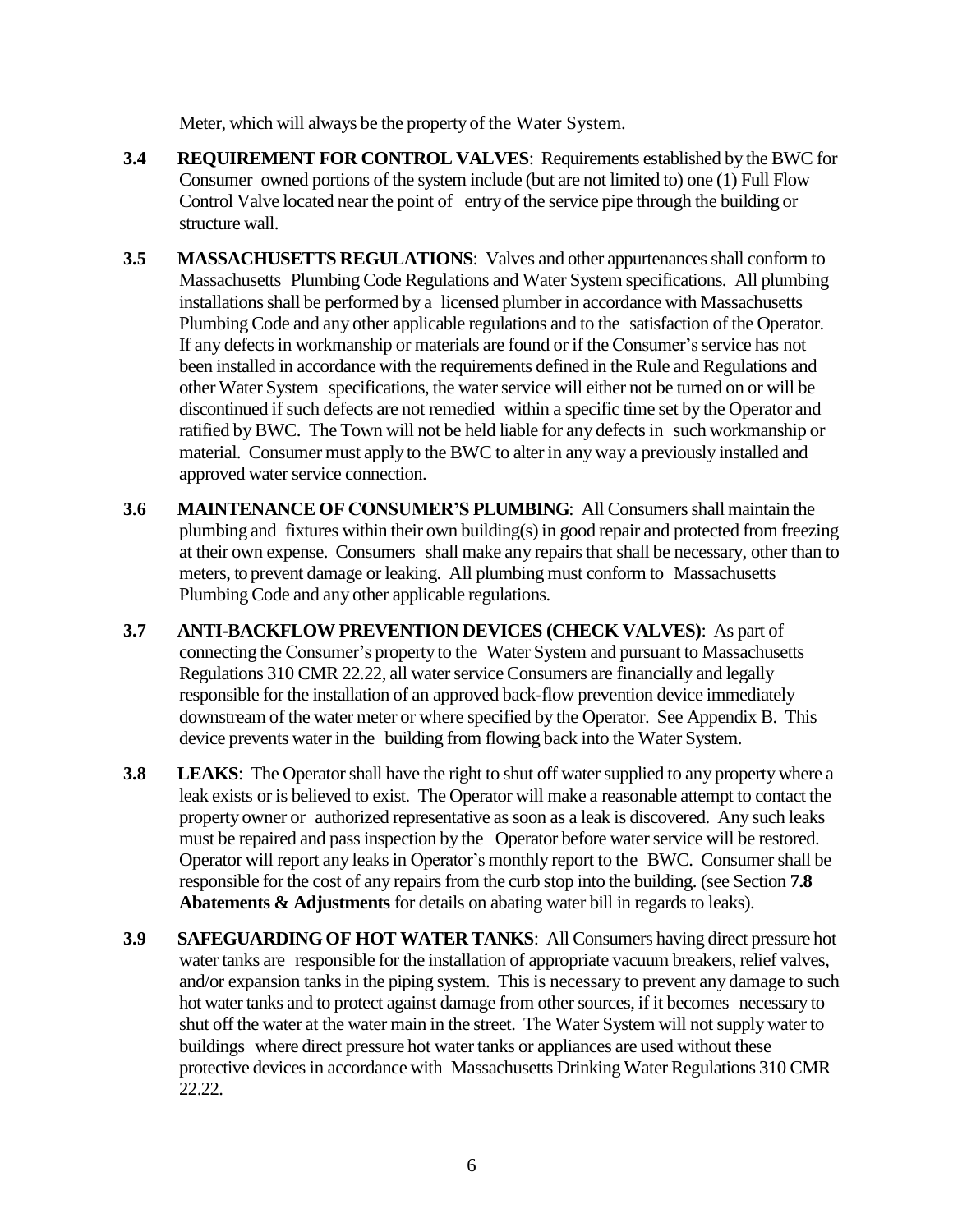- **3.10 LIABILITY FOR INTERRUPTION OF WATER**: Neither the Town, BWC, nor the Operator, including contractors and employees, shall be held liable or responsible to Consumers for loss or damage from any excess or deficiency in water pressure and any circumstances beyond the control of the Water System. Prior to the interruption of service to allow repairs, modifications,maintenance or flushing of the water distribution system, the Operator will endeavor to notify affected water service Consumers, whenever practical, and with as much notice as is practical. However, nothing in this section shall be construed that such notice is required. In the case of routine flushing of the system, Consumers will be given at least 48 hours notice of flushing in their service area. No notice will be given in the event of an emergency shutdown (e.g., a water main break).
- **3.11 LIABILITY FOR WATER RUST**: Neither the Town, nor the BWC, including contractors and employees, shall be held liable or responsible for loss or damage from dirty water resulting from repairs, modifications, hydrant flushing or maintenance to the water distribution system, or any other reason.
- **3.12 LIABILITY FOR FROZEN WATER SERVICE COMPONENTS**: It isthe responsibility of all water service Consumers to ensure that all plumbing, fixtures, water meters and appliances are protected from freezing. Neither the Town, BWC, nor the Operator, including contractors and employees, shall be held liable or responsible for loss or damage to any plumbing, fixtures, water meters or appliances due to freezing. The Consumer is financially responsible for any repairs that may be necessary to prevent freezing, leaks, and damage.

## **SECTION 4 -GENERAL RESPONSIBILITIES**

- **4.1 CURB BOX**: The curb box shall contain a service valve which must be readily available to the Operator should it be necessary to turn off the water supply.
- **4.2 SALE OR USE OF WATER TO OTHERS**: The Consumer will not be permitted to supply or directly offer the water for sale or use to the property or parcel of another person, except in special emergencies and then only with the approval of the BWC; which approval, if given, will be for a specified and limited time.
- **4.3 WATER SYSTEM METERS**: The Water System Meter is provided and owned by the Water System. These meters, both residential and commercial, will be initially provided to property owners at no charge up to one year from the date that water was available at the property. In some cases the Water System Meter is located within the Consumer's building or structure and, in other cases, in a meter pit, hot box, or vault elsewhere on the Consumer's property. A hot box is an option in lieu of a vault. If a meter pit or vault is required by the Operator, it will be the responsibility of the Consumer to pay for the meter pit or vault and for all fees associated with the installation of these components. Water System Meters may be repaired, tested, calibrated, improved or replaced by the Water System Operator, for which purpose the Consumer must permit entry with reasonable advance notice. Regardless of the location, the Consumer is responsible for the reasonable care and use of the meter. No Water System Meter shall be moved or disturbed without prior permission of the Operator.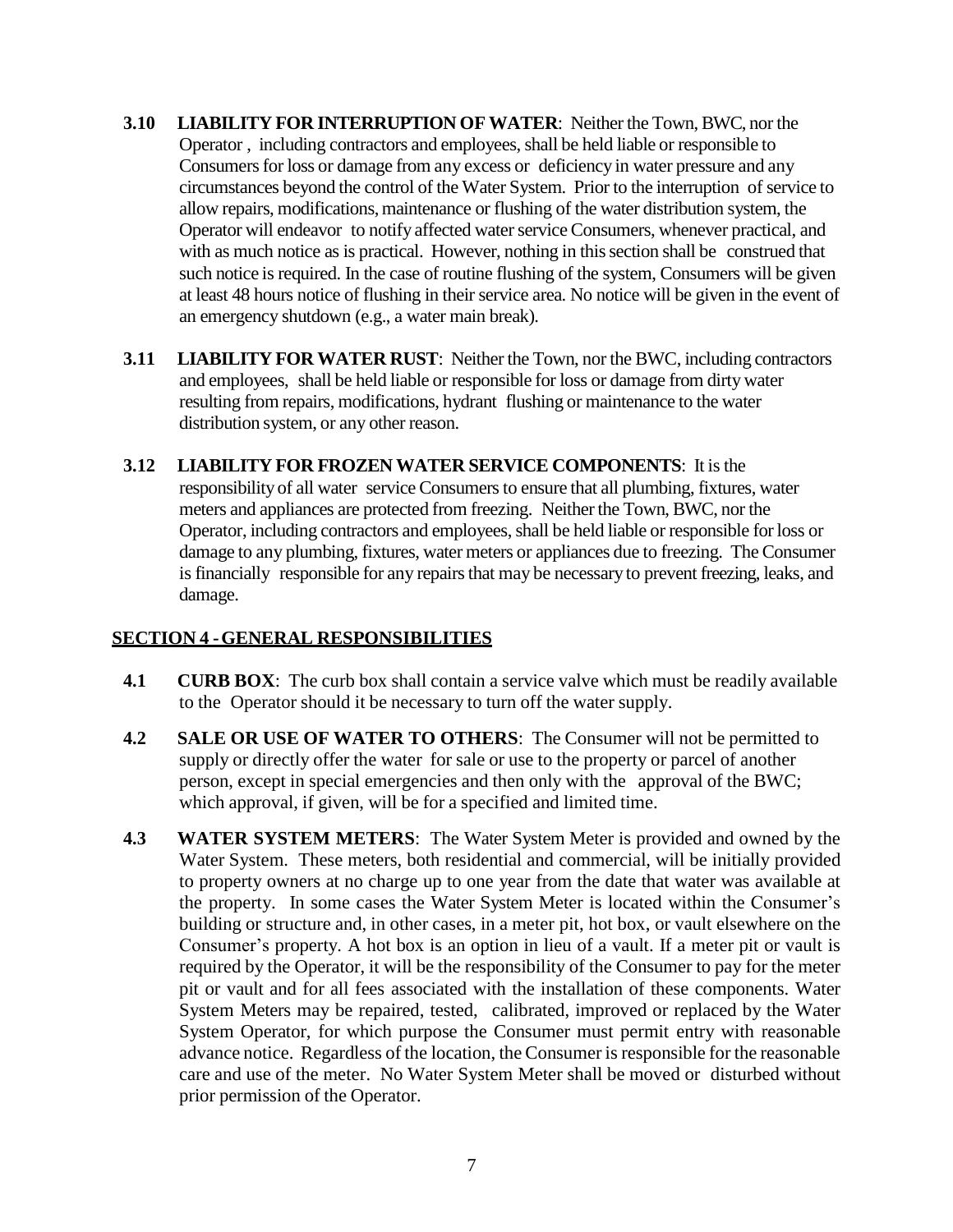- **4.4 METER PITS, VAULTS OR HOT BOXES**: Generally, service connections greater than 150 feet from the curb stop will be required to house the meter in a pit, hot box or vault adjacent to the curb box or larger commercial water main capped at the approximate property line. The BWC and/or the Water System Operator will determine whether a pit, hot box or vault is required. A meter pit will be utilized for meter sizes less than two inches and vaults or hot boxes for any meter larger than two inches. The cost of meter pits and vaults/hot boxes will be the responsibility of the Consumer. The Consumer may voluntarily install a meter pit or vault/hot box at their property line (adjacent to the curb stop), in which case the property owner will be allowed to connect to and utilize their existing water service pipe from their water supply well provided that the pressure rating of their existing water service pipe meets that of the Water System. In this instance, the existing well would be removed from service. Meter pits are provided by the Town and paid for by the Consumer. Hot boxes/meter vaults are provided and paid for by the Consumer. The costs of repairs, maintenance and/or replacement of meter pits, hot boxes and meter vaults are paid for by the Consumer.
- **4.5 METER REPAIR**: The Water System Operator will have the right to remove, repair or replace any Water System Meter. The cost of Water System Meter repairs or replacements due to defects will be paid by the Town. The costs of repairs, maintenance and/or replacement of the meter caused by freezing, hot water, or unknown causes, whether internal or external, will be charged to the Consumer. Non-Water System Meters, e.g., private meters, are the exclusive responsibility of the property owner.
- **4.6 SHUT-OFF OR TURN ON SERVICE**: Except in the case of emergencies, all water shut-offs and start-ups require two weeks advance notice and billed according to fee schedule in Appendix A.

## **SECTION 5 - WATER SYSTEM DISCLAIMER OF LIABILITIES**

- **5.1 GUARANTEES**: Constant water pressure and uninterrupted service are not guaranteed. Further, the Consumer is not assured a full volume of water or the required pressure per square inch necessary to effectively operate any appliances and/or fixture. The same rule holds true of all variable conditions that may take place in the use of water from the water supply mains. The Operator will use all reasonable care and diligence to avoid interruptions and fluctuations in the service, but neither the Town, BWC, nor the Operator, including contractors and employees, shall be held liable or responsible to Consumers for any loss or damage from any excess or deficiency in the pressure or volume or supply of water.
- **5.2 REPAIRS**: The Town, BWC, Operator, as well as water system contractors and employees, will not assume any liability for conditions in the Consumer's plumbing or appliances associated with or following installation, repairs or flushing to any part of the system and shall not be responsible for damages caused by dirty water resulting from the opening or closing of any gates for repairs or any other reasons, or the breaking of any supply lines.
- **5.3 DUE NOTICE**: The Operator will endeavor to give due notice to as many of the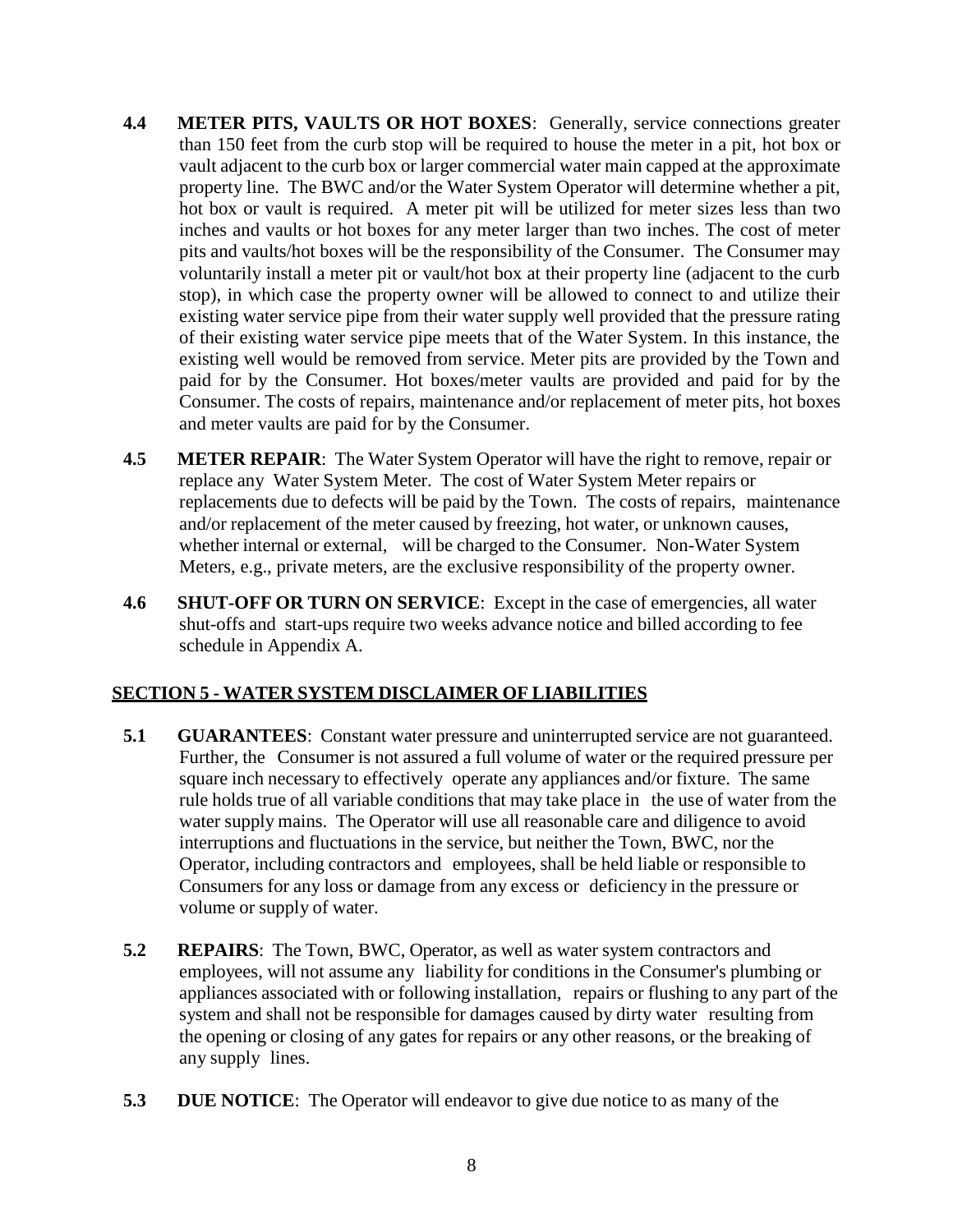Consumers affected whenever it may become necessary to shut off the water supply to any section of the system, to make repairs or changes or because of a broken main or service, and will, as far as practical, use every effort to prevent damage or inconvenience. Failure to give such notice will not involve the Town, the BWC, nor Operator, including contractors and employees, in any responsibility or liability for damage arising from the shutting off the water supply.

**5.4 SHUT OFFS**: The Operator reserves the right at any time, without notice, to shut off the water supply for the purpose of making repairs, extensions or other reasons. Consumers having boilers or other appliances on their premises are hereby warned against the danger of collapse or damage from the shutoff, and are urged to provide safety devices as described in the Massachusetts Plumbing code, for their protection. The Town, the BWC, water system contractors and employees shall not be liable for damages resulting from the shutoff.

### **SECTION 6 - PROCEDURES FOR SERVICE INSTALLATION AND USE**

- **6.1 CONTRACTUAL AGREEMENT**: Acceptance of service shall bind the Consumer to the laws, rules, regulations and policies of the Commonwealth of Massachusetts, the Town of Eastham, and the Rules and Regulations as written by the BWC. Acceptance of service shall form a part of the contract with every Water System Consumer and shall govern their relations.
- **6**.**2 APPLICATIONS FOR WATER SERVICE**: All applications for any new installations, alterations, o r replacement of a water service shall be submitted to the BWC through its Water Clerk by the owner of the property or their duly authorized representative. When applying for a new service connection or alteration a Site Plan is required as defined in Section 2 of these Regulations. The application and Site Plan must be approved by the Water System Operator or the Town's engineer of record for the water system. A plumbing permit will also be required, and will be a part of the initial application. Upon approval of the application, a Water Service Permit will be issued, allowing work to proceed. Water Service Permits expire one year from the date of issuance. All fees are non-refundable after the Permit has been issued. The Water System connection will not be turned on until the connection has been inspected and approved by the Operator. A plumbing inspection will be completed shortly after water has been turned on and a tie-card of the service connection must also be submitted to the Town by the contractor/plumber after installation.
- **6.3 MATERIALS AND INSTALLATIONS**: All materials to be used in conjunction with any and all water mains and installations of the same shall be in strict accordance with the "Specifications for Water Mains and Service Installation" of these Regulations found in Appendix B. All water mains and all water mains and appurtenances shall be installed by a Contractor who has been approved by the Town of Eastham.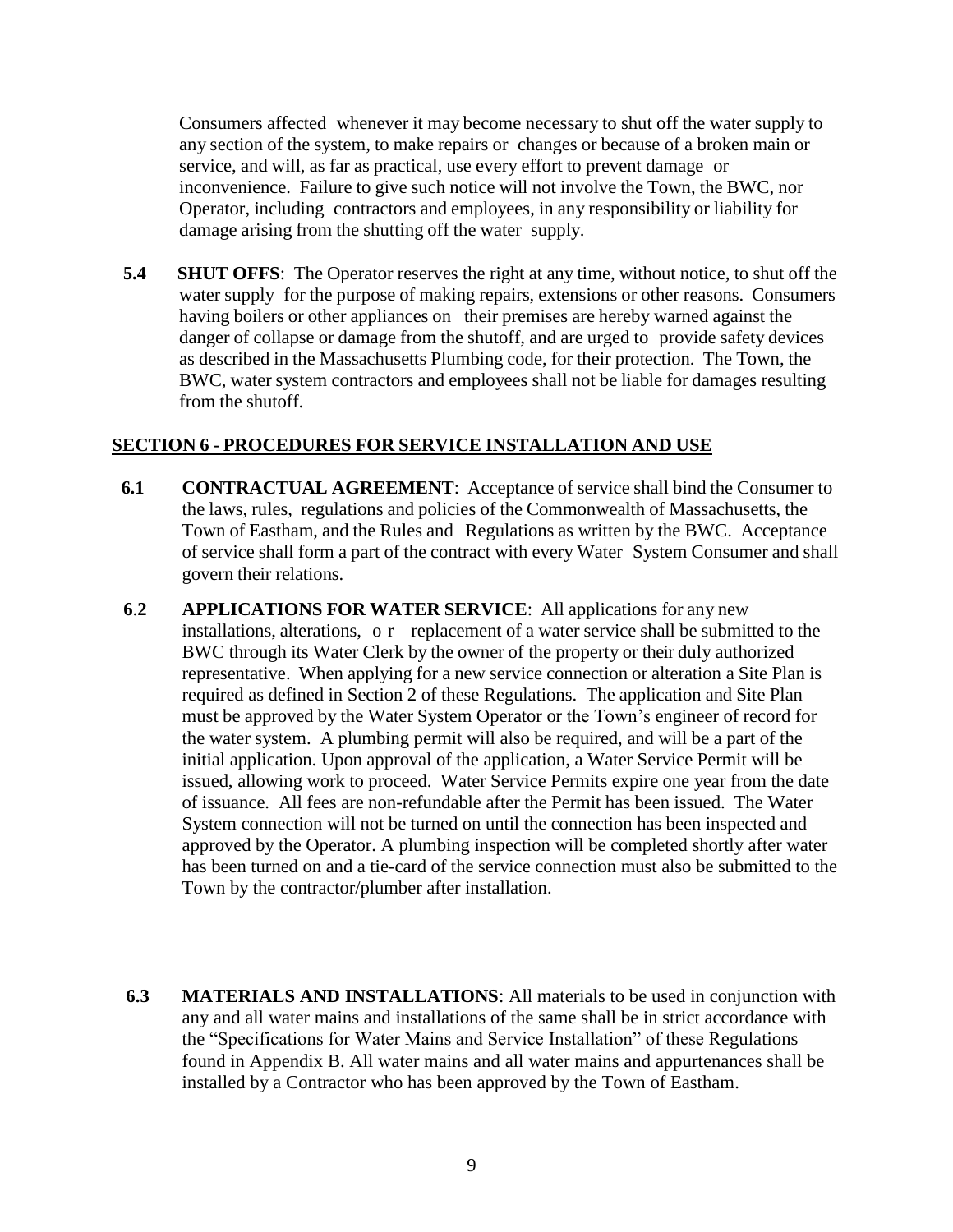- **6.4 Water System Meters**: Water System Meters are the property of the Town of Eastham. The Meter size for each property will be determined by the Operator and the Town's consulting engineer. Meters, both residential and commercial, will be initially provided to property owners at no charge up to one year from the date that water from the Water System became available to the property.
	- In general, one water service will be provided at each developable parcel and the Water System will allow one Water System Meter per parcel. Upon request with the Application for Water Service, the BWC may allow for additional Water System Meters if there are multiple individually assessed and taxed properties within the same parcel (see Section **7.7 "Main" Water System Meter**). Non-Water System meter(s), e.g., private meter(s), can be installed at the property owner's expense as Massachusetts Plumbing Code Regulations allow. The Water System will only read and bill Water System Meters.
- **6.5 RESPONSIBILITY FOR CHARGES**: Consumers of water shall be charged with and held responsible for all water passing through their water Meter. Exceptions may be granted only by the BWC. (see Section **7.8 Abatements & Adjustments** for details).
- **6.6 EXTENDING MAINS**: Applications for new service will be accepted for review subject to the existence of a municipal water main along a street or right-of-way abutting the property to be served AND the existence of sufficient water capacity. Approval of an application shall in no way obligate the BWC or the Town to extend water mains or water service.
- **6.7 CONSTRUCTION**: Owner of a property that is already connected with the Water System and desiring construction, alterations or attachments shall submit plans and specifications for the proposed work to the office of the BWC for inspection, approval and for a determination as to whether the same is permissible. The BWC or its designated representatives shall determine the terms, charges and conditions under which the proposed water use shall be permitted.
- **6.8 WATER SERVICE INSPECTIONS**: The Consumer or Consumer's authorized representative shall notify the Operator prior to commencing work once plans and specifications have been approved. Upon said notification, the Operator will designate the requirements for inspections during construction as approval is required at different stages of work. No work shall be covered or enclosed until inspected and approved. Water System inspections will be scheduled during normal working hours. If by mutual agreement inspections are scheduled for other than normal working hours, the Consumer will be responsible for paying any and all extra costs. (Usually, the Contractor, hired by the Consumer, will handle scheduling of all inspections as well as provide a "TIE SHEET" or "AS BUILT" diagram to the office of the BWC). The property owner is responsible for hiring approved, licensed and insured plumbers and contractors from the approved lists by the Town. The Operator requires a minimum 48-hour notice to perform any inspection.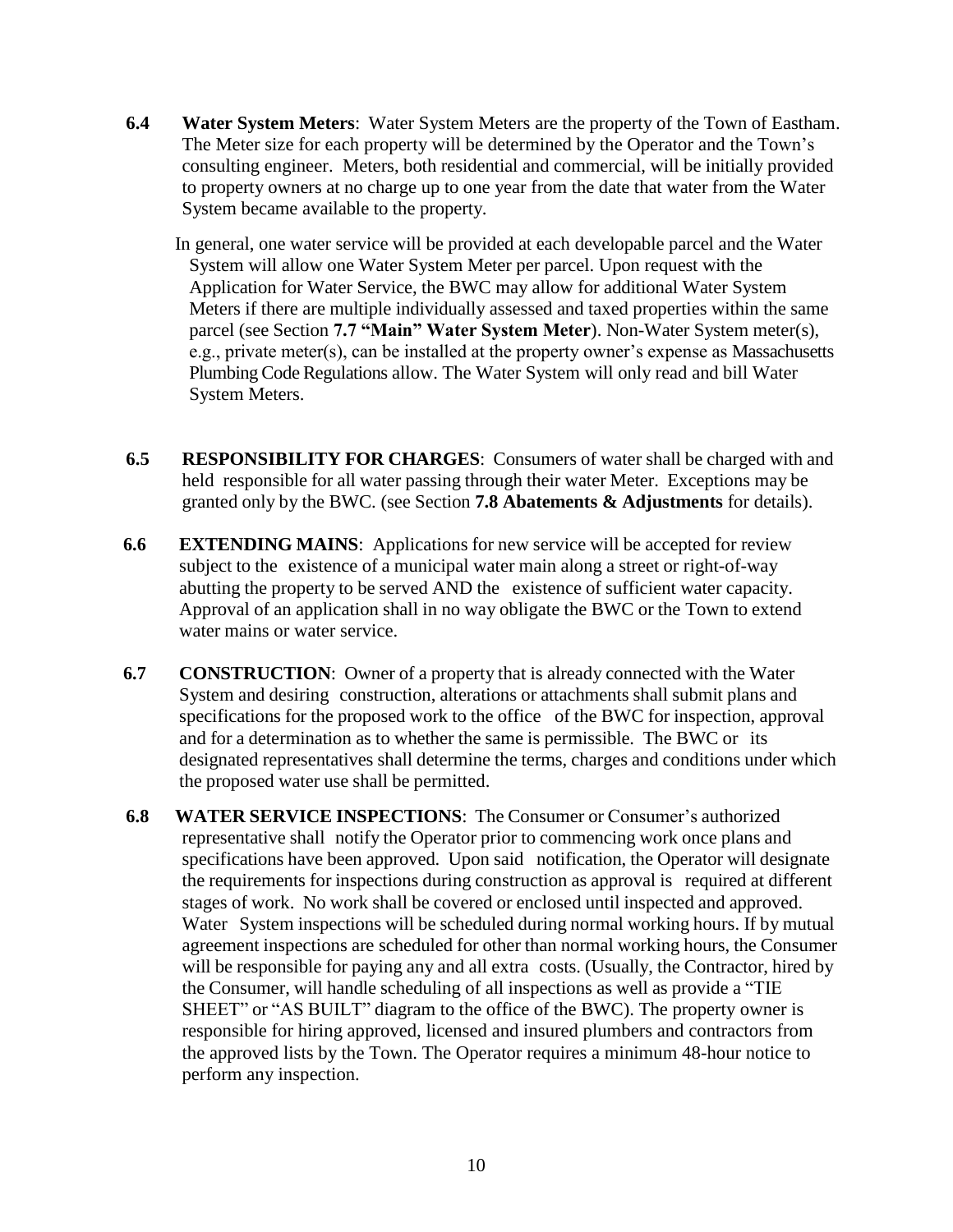- **6.9 PRIVATE WELL**: The Operator has the responsibility to control all cross connections for the safety of the Water System. Except where denied by the Eastham Board of Health regulations, a property that is connected to the Water System may retain a private well , under the following conditions:
	- 6.9.1 Private well must meet all the requirements of the Eastham Board of Health regulations.
	- 6.9.2 Cross connections between a public water system (PWS) and a private well or individual water source serving residential properties and dwellings used for potable or non-potable purposes are prohibited.
	- 6.9.3 The BWC has the authority to terminate any water service connection to any facility or structure in which cross connections are found to be in non-compliance with 310 CMR 22.22. If necessary, the water service shall be disconnected for failure to test or maintain backflow prevention devices, as determined by the Operator.
	- 6.9.4 If a backflow prevention device has been removed, by-passed or otherwise rendered ineffective, water service shall be discontinued unless approved corrections are made immediately. All expenses are the responsibility of the Consumer.
	- 6.9.5 All backflow prevention devices must be installed and repaired by a Massachusetts licensed plumber.
	- 6.9.6 Identification of Potable and Non-potable water. In all buildings where dual water distribution systems are installed, one potable water and the other nonpotable water each system shall be identified by color bands, metal tags or signs.
	- 6.9.7 Across connection inspection must be made by the Operator (at no additional cost to Consumer) to prevent any possible cross contamination between the private well and the Water System.
	- 6.9.8 The Operator, Board of Health or Office of BWC will keep a record of all properties connected to the Water System and utilizing a private well on file.
- **6.10 RIGHT OF ENTRY**: Owner or occupants of any premises served by the Water System shall, upon presentation by Water System personnel of their credentials, authorize entry to their building (s) without a warrant for the purpose of inspecting and surveying their water system for new installation, cross connection, leak detection, backflow prevention or to remove, repair, read or replace any water Water System Meter at any time the Operator deems necessary. When such access is refused, the water may be shut off and may not be turned on until such access has been allowed and fees have been paid for shutting off and turning on the water.

## **6.11 FULL FLOW CONTROL VALVE AND BACKFLOW PREVENTION**

**DEVICES**: Full Flow Control Valve at the water service inlet shall be the first fitting inside of a serviced building and shall be inspected and approved by the Operator. There must also be a backflow prevention device (double-check valve with drain) installed to permit removal of the meter without backflow from the internal water systems. (SEE APPENDIX B) The Water System Meter shall be located in a clean, dry, warm and accessible location. Upon completion of the installation of a Water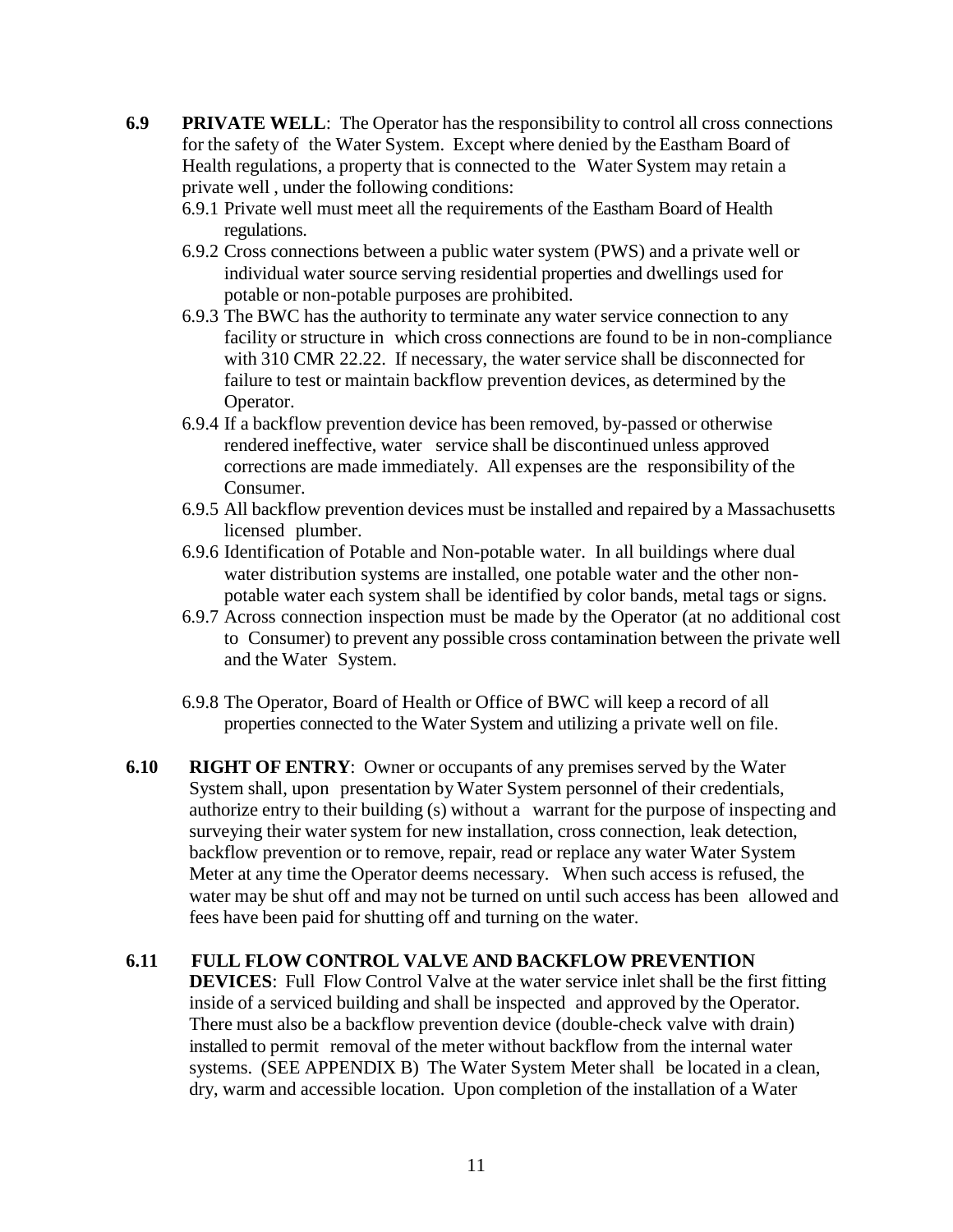System Meter, the Operator shall be notified to inspect the installation and install a remote reader before the service is activated. The Operator, in cooperation with a licensed plumber, must inspect and approve the Meter installation. In some instances, an expansion or "bladder" tank shall be required by plumbing code for the hot water heating system. (see Section **3.9 SAFEGUARDINGOF HOT WATER TANKS)**

- **6.12 METER PITS AND VAULTS OR "HOT BOX"**: When it is necessary or expedient to locate the meter in an underground pit or vault or aboveground in a hot box, it must be approved by the Operator and the Consumer shall bear the expense of same and shall bear the responsibility of reasonable care and maintenance of said pit, box or vault. In those instances where the service line from the curb stop to the dwelling or structure is more than 150 feet, a meter pit, vault or hot box is required. A meter pit will be utilized for meter sizes less than two inches and vaults or hot boxes for any meter larger than two inches. The Consumer may voluntarily install a meter pit, vault or hot box at their property line adjacent to and downstream of the curb stop or valve, in which case the Consumer will be allowed to connect to and utilize their existing water service pipe from their water supply well, provided that the pressure rating of their existing water service pipe meets that of the Water System and the domestic plumbing connection to the well is abandoned. The Consumer shall not cover the pit or hinder access to the water meter in any way. Covers must remain accessible at all times. Pits shall be furnished with inlet and outlet connections.
- **6.13 RIGHT TO CHANGE METERS**: If, in the opinion of the Operator, a Meter does not fit the conditions of the service installation, the Operator has the right to change such meter. Such a change shall be made in accordance with current regulations and Meter costs may be the responsibility of the Consumer. There is no charge to the Consumer if the Water System Operator replaces a Water System Meter (with no change in size) as part of maintenance to the Water System.
	- **6.14 REPAIRING OR REPLACING OR REMOVING WATER SYSTEM METERS**: The Water System Operator shall have the right to remove, repair or replace any Meter at any time it so determines. No Meters shall be removed by the Consumer or their plumber without prior written permission from the Operator.

# **SECTION 7 - BILLING FOR SERVICES**

- **7.1 METER READING & BASE SERVICE FEE**: Water System Meter will be read a minimum of every three months (quarterly). Water use charges will be billed in accordance with the current fee schedule (see **Appendix A**). In addition to any water use charges, a Base Service Fee (BSF) will be added to each bill after the initial application for connection to the Water System is received. The BSF ceases only when a house or building is demolished, removed from its site, declared uninhabitable by a legal authority, or the Consumer elects to "disconnect" from the Water System according to Section 7.9.
- **7.2 BILLS PAYABLE**: Bills are payable to the **"Town of Eastham**" and will be sent to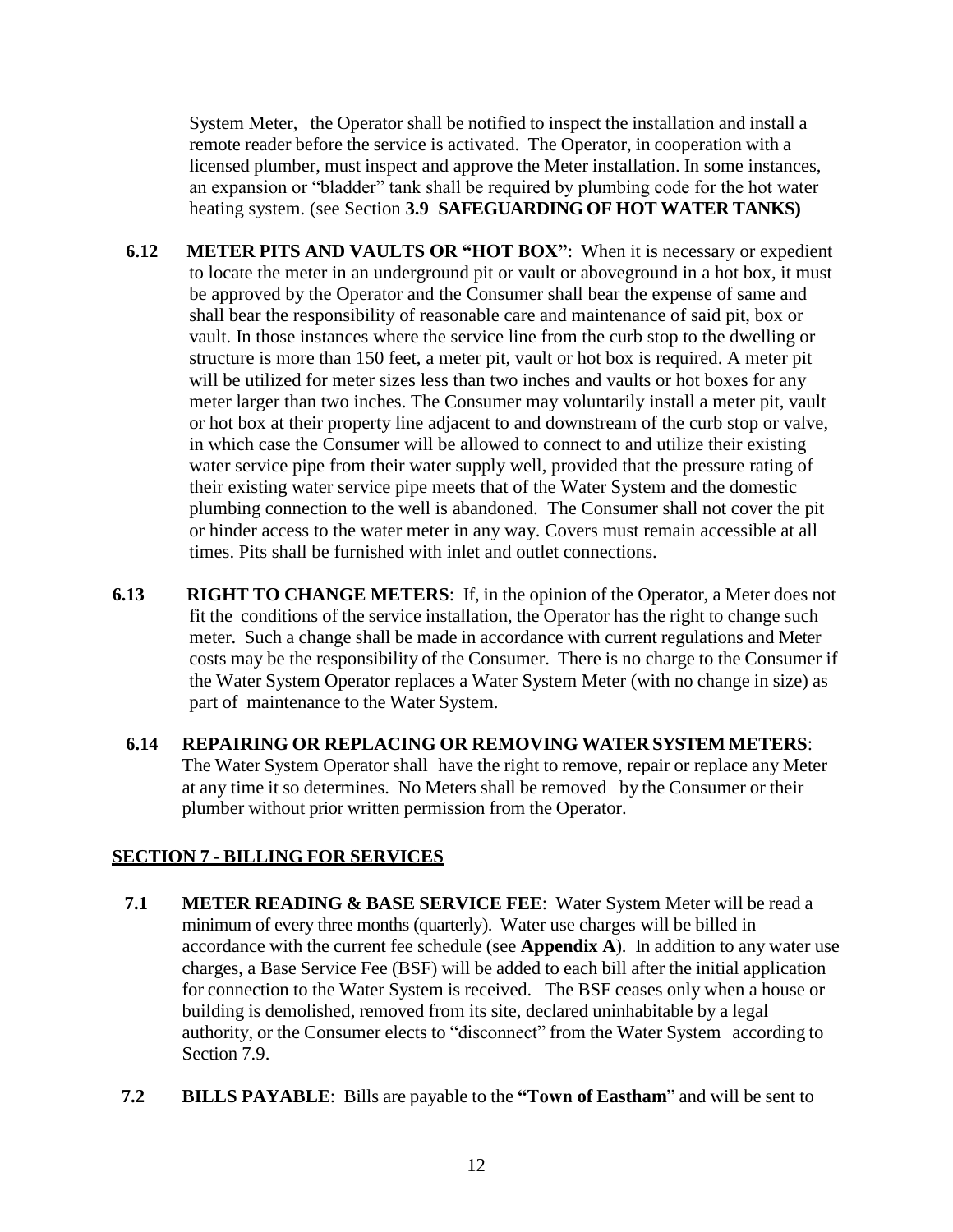the Consumer of Record (or duly appointed representative), to the address provided on the Application for Service or provided by the Consumer. Tenants will not be billed. Consumer shall notify the office of the BWC promptly of any change of mailing address.

- **7.3 FAILURE TO RECEIVE A BILL**: Failure of the Consumer (or duly appointed representative) to receive a bill does not relieve the Consumer of the obligation of payment, nor from the consequences of non- payment.
- **7.4 DELINQUENCY NOTICE**: When bills are not paid in full on or before the due date specified on theconsumer's invoice, the Consumer is considered delinquent. Unpaid water bills will accrue interest at the rate of 14% per annum compounded daily beginning the day after payment is due. If the bill is not paid in full within 60 days from the date of the bill or a payment plan set up, a shut off notice shall be sent to the consumer. Failure to pay the delinquent amount or set up a payment plan within 14 days from the date of notice will result in the water being shut off to the property. If water cannot be shut off because it is between November 15<sup>th</sup> and March 15<sup>th</sup>, then it will be shut off on March 16<sup>th</sup>. Failure to pay after one year of being delinquent will subject the property to municipal water lien processing. The delinquent amount shall be certified by the BWC and delivered to the Assessors for commitment to the Collector to be added to the property tax to which it relates, as provided under M.G.L. Chapter 40, Sections  $42(A) - 42(F)$ .

#### 7.5 **Disconnection Process Summary**

A customer's service may be disconnected after proper notification if the arrearage is more than  $\frac{60 \text{ days}}{8100}$  outstanding and the arrearage is more than  $\frac{$100}{8100}$ .

**Proper Notification**: The proper notification of disconnection must be postmarked 14 days prior to the proposed date of disconnection and include the following information:

- 1. The name and mailing address of the customer
- 2. The service address, if different than the mailing address
- 3. The account  $#$  and cid  $#$
- 4. The proposed date of disconnection of service
- 5. The reason for the disconnection of service
- 6. Notification of any reconnection charges
- 7. The company address and telephone #
- 8. The method by which the customer may question or contest the disconnection notice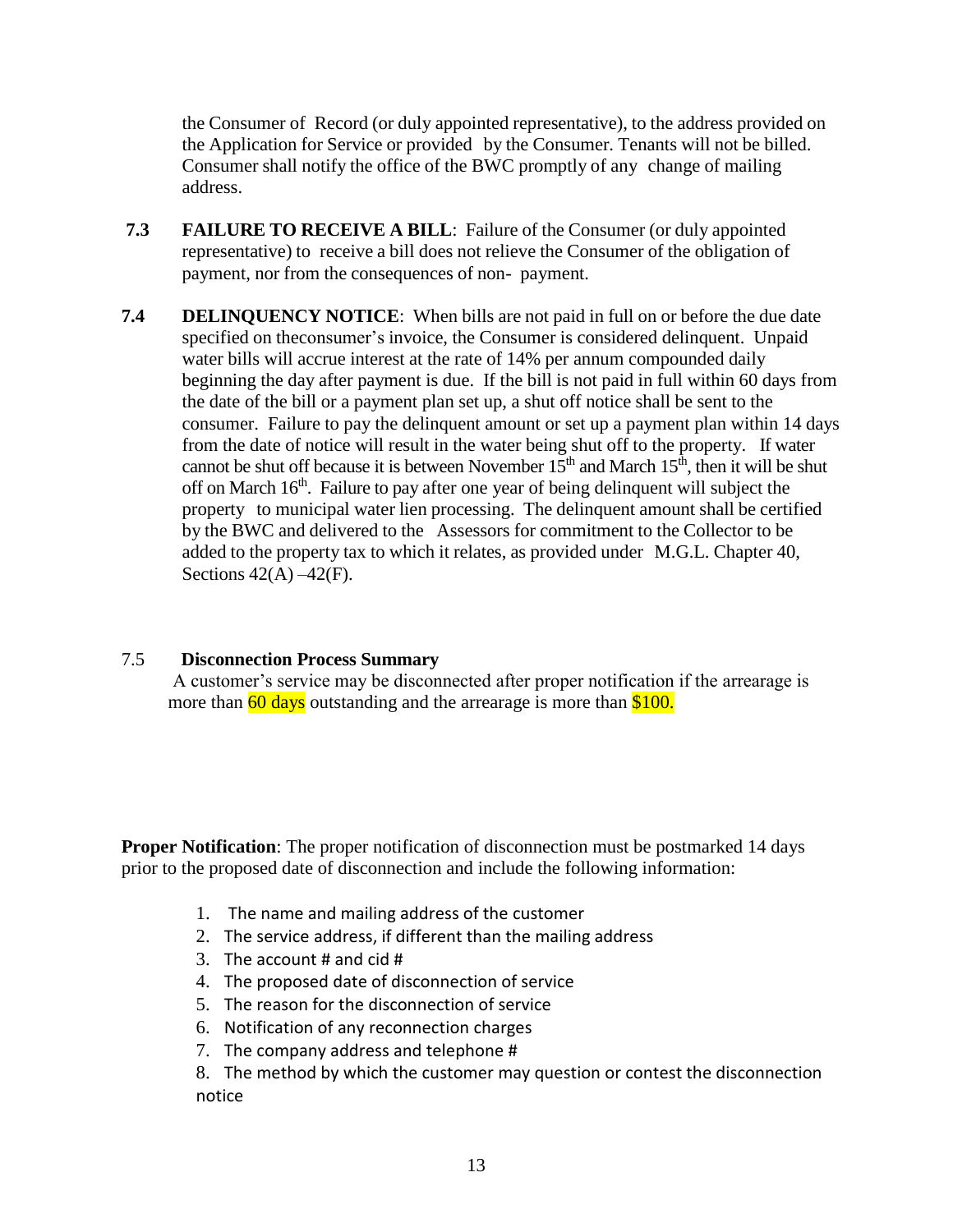#### Shut-off Procedure and Charges

On the day of shut off the service technician will review all shut off orders to for the following: has a call come in with customer notifying of payment or making payment arrangement, was a payment made online or put in the drop box in at local office that has not been updated in the billing system yet. If any of the above the account will be removed from the days shut off list. The service technician will then proceed to the first property. If the customer is not home service technician will place pink tag on door and shut water off at the curb box. If for some reason the water cannot be shut of a door tag will be left indicating that the water "will be" shut off. If the customer has any dispute or says they cannot pay the said amount the service technician will inform the customer to call Customer Service to see if arrangements can be made. The service technician will not make any arrangements with customer in the field. Depending on workload the service technician will either wait for customer to speak with Customer Service or ask customer to call and inform them that he will back later. Customer Service will call the service technician to follow up on all calls received from shut off customers. If an acceptable arrangement cannot be made the water will be shut off.

The collection fees are as follows:

Turn off Fee - \$40.00 (charged if water turned off) Turn on Fee - \$40.00 (charged when water turned on)

Customers who have been shut off will be turned back on as soon as possible with payment in full expected plus collection fee unless otherwise stated by a customer service representative, duty supervisor, or Town Approved during the hours of 8:00am to 8:00pm. Any calls after 8:00pm will be turned back on after 8:00am the next day.

Shut off orders must be acted on within 8 business days of the disconnect day otherwise no action can be taken until the notification process begins again.

**7.6 CHANGE OF OWNERSHIP:** The BWC must be notified prior to any transfer or any change in ownership of property currently serviced by the Water System. A final meter reading and a water service turn off must be scheduled with the Operator, coincident with the transfer. The Office of BWC will provide to the previous Consumer (or legal representative) the resulting water usage in gallons within the current billing cycle. Any outstanding water use or any other charges, and the pro-rating of the Base Service Fee,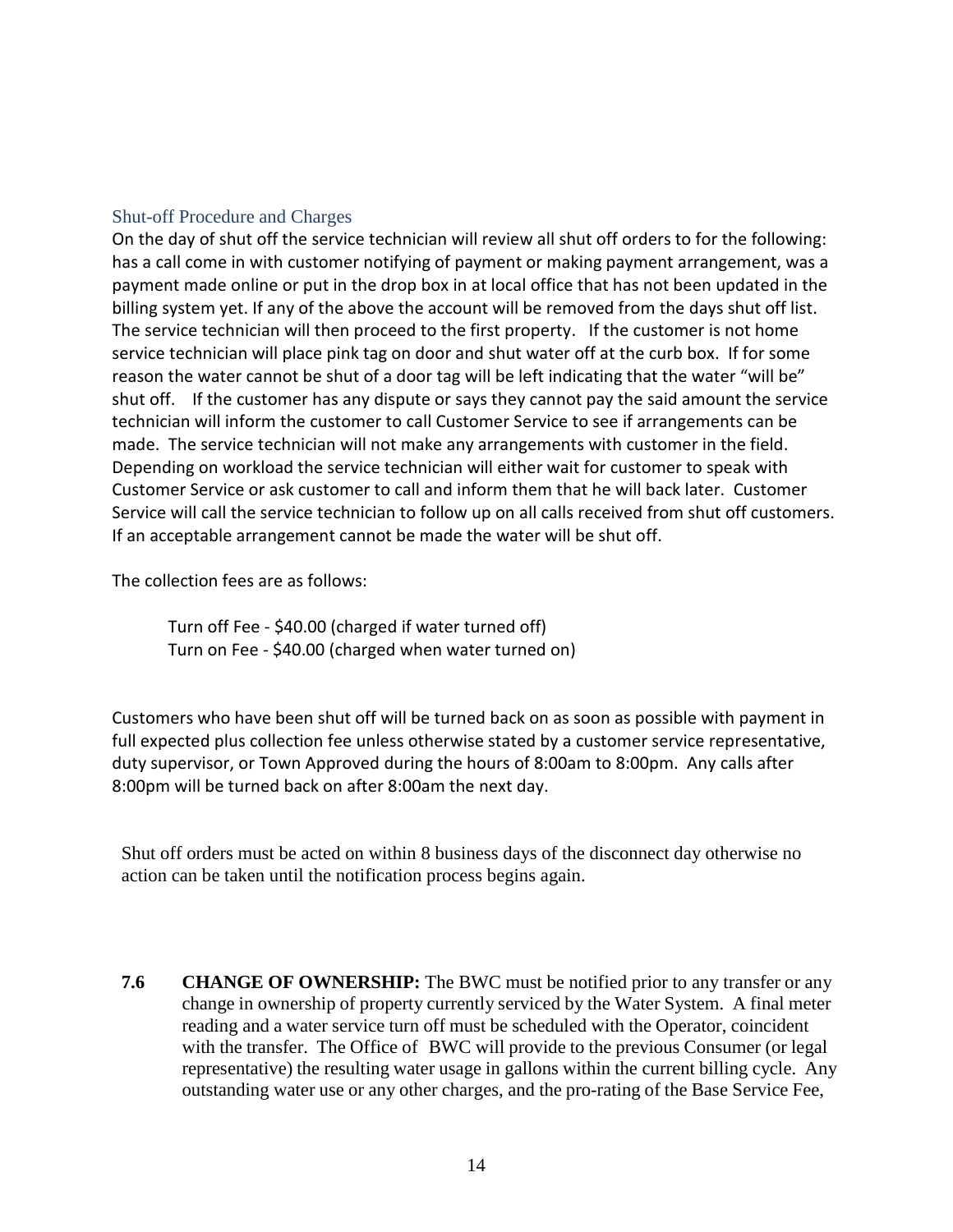must be adjusted between the buyer and the seller at the time of property transfer. Changes in owner address & billing will become effective at the next regular billing date following the date of notice. Failure of the seller to notify the Office of the BWC of a change of ownership does not alleviate the buyer of any charges due. All charges for any billing period are against the property and whoever the new owner is at the end of the billing period is liable.

- **7.7 WATER SYSTEM METER MALFUNCTION**: All water passing through a Water System Meter must be paid for. If a Water System Meter malfunctions or fails to register, the Consumer will be charged at the average daily consumption as shown by the Water System Meter when it was in working order, for the corresponding period of two years preceding (or for whatever the preceding service time is, if less). In the case of a malfunction following transfer of ownership as outlined above, a shorter (post-transfer) period may be used to calculate average daily consumption.
- **7.8 WATER SYSTEM METER**: For each parcel connected to the Water System, there is a single water service and generally one Water System Meter. This Water System Meter is the property of the Town. It provides the water use in gallons for billing the Consumer (or duly appointed representative).

If there are multiple individually taxed and assessed properties within the same parcel, the Owner(s) may request multiple Water System Meters. The Operator and BWC will determine if the parcel warrants multiple Water System Meters when reviewing the Application for Water Service. If multiple Water System Meters are approved, each Meter will be the property of the Town and read, billed and maintained by the Operator.

If a Consumer has multiple units on the same parcel and these units are NOT individually taxed and assessed but wants to meter water usage at each individual unit, the Consumer may install additional Non-Water System, e.g, private meters, for this purpose. These Non-Water System meters are the sole responsibility of the Consumer and must be installed downstream of the Water System Meter by a licensed plumber, and inspected by the Plumbing Inspector. Disclaimer: the Non-Water System Meter(s) will not be read or maintained by the Water System Operator.

**7.9 ABATEMENT & ADJUSTMENTS**: In accordance with M.G.L. Chapter 40, Section 42(E), abatements and adjustments will be made for clerical errors, misreads or failure of Water System equipment. Abatements will not be issued for water leaks, unless otherwise allowed by the BWC. The Abatement Procedure for Water Bills is:

- 7.8.1 All claims for adjustments of water bills shall be made within thirty (30) days of the billing date.
- 7.8.2 The BWC or designee shall, upon written request, consider an abatement of a water bill that has not been paid
- 7.8.3 The BWC or designee will investigate with the Consumer within forty five (45) days of receipt of a request for abatement and shall render a decision within forty five (45) days of the hearing, during this time shut off will not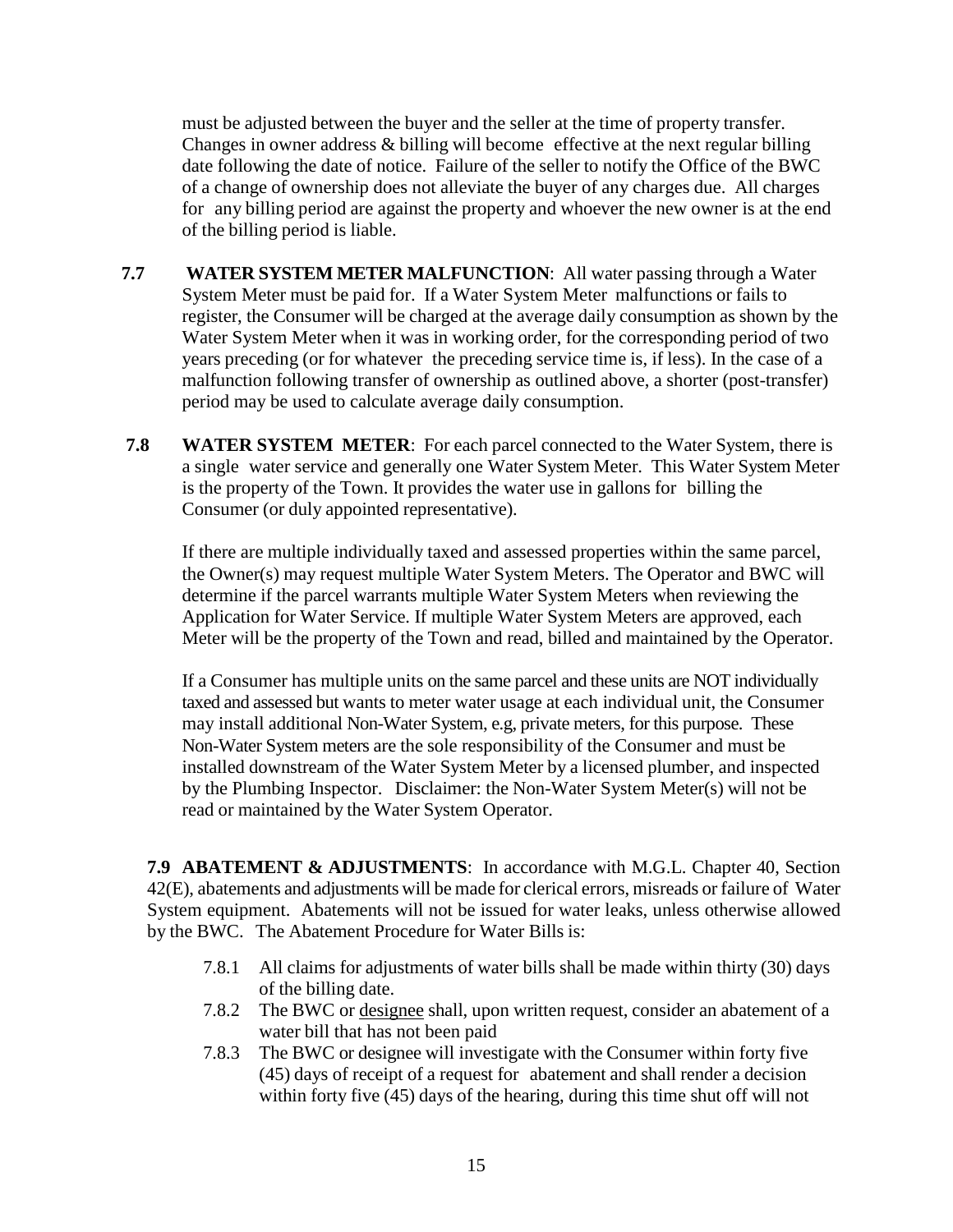happen. If the consumer disagrees with the decision of the designee than they can appeal to the BWC within 45 day.

**7.10 DISCONNECT FROM WATER SYSTEM**: Any Consumer connected to the Water System that wishes to disconnect must do so at their own expense. A written request must be submitted to the BWC. Upon review & approval of this request by BWC and the Eastham Board of Health, the Consumer must hire an approved contractor to disconnect their water service at the water main, as witnessed by the Operator. This work is subject to approval and inspection of the Operator. Once inspected and approved, the Water System Meter must be returned to the Office of the BWC or Operator. A final bill for water use must be paid before the account will be closed. The Consumer is not entitled to a refund of any fees related to their initial hookup. If the property owner (present or future) wishes to connect again at a later time, the costs, terms and procedures described in these Rules and Regulations in effect at that future time will apply.

**7.11 VARIANCE AND GRIEVANCE PROCEDURE**: Any person seeking a variance to these Rules and Regulations or has a grievance in the content, interpretation, or execution of these Rules and Regulations shall provide written notice to the BWC, documenting the circumstances and reasons for the variance or grievance. If the variance or grievance can be, as determined by the BWC, corrected without a policy, regulation, or procedural change requiring a public hearing, the BWC may do so. Otherwise, BWC within thirty (30) days of receiving the written notice will provide a written response to the person and address the issue at a hearing. The BWC shall use their best effort to hold a hearing within thirty (30) days of receipt of a variance or grievance. The BWC shall use their best effort to render a decision within thirty (30) days from the date of the hearing. If the variance or grievance cannot not be resolved by the BWC, or if the person has not received a response within thirty (30) days after the BWC closes the hearing on a person's variance or grievance, the person may take the variance or grievance to the Board of Selectmen. The person shall provide a written submission documenting the circumstances and reasons for the variance or grievance and a sequential narrative of the variance or grievance process to-date. The Board of Selectmen shall use their best effort to hold a hearing within thirty (30) days of receipt of a variance or grievance and shall render a decision within thirty (30) days from date of the hearing.

**7.12 DAMAGES**: Any person seeking damages against the Water System, BWC, or Operator shall do so in accordance with M.G.L. Chapter 79.

# **SECTION 8 – VIOLATIONS & PENALTIES**

- **8.1 VIOLATIONS OF REGULATIONS**: Any violations of these regulations may result in the BWC or Operator ordering the shutting off of water to the violator's premises. When water has been shut off due to violations, it shall not be turned on again until the BWC or Operator is satisfied that the violations have been corrected and there is no further cause for complaint, and charges have been paid to cover the costs associated with the violation and the discontinuing and reconnecting to service.
	- **8.2 DISCONTINUANCE OF SERVICE:** A water service may be discontinued for reasons such as non-payment of water bills, charges, and liens for violations of the Rules and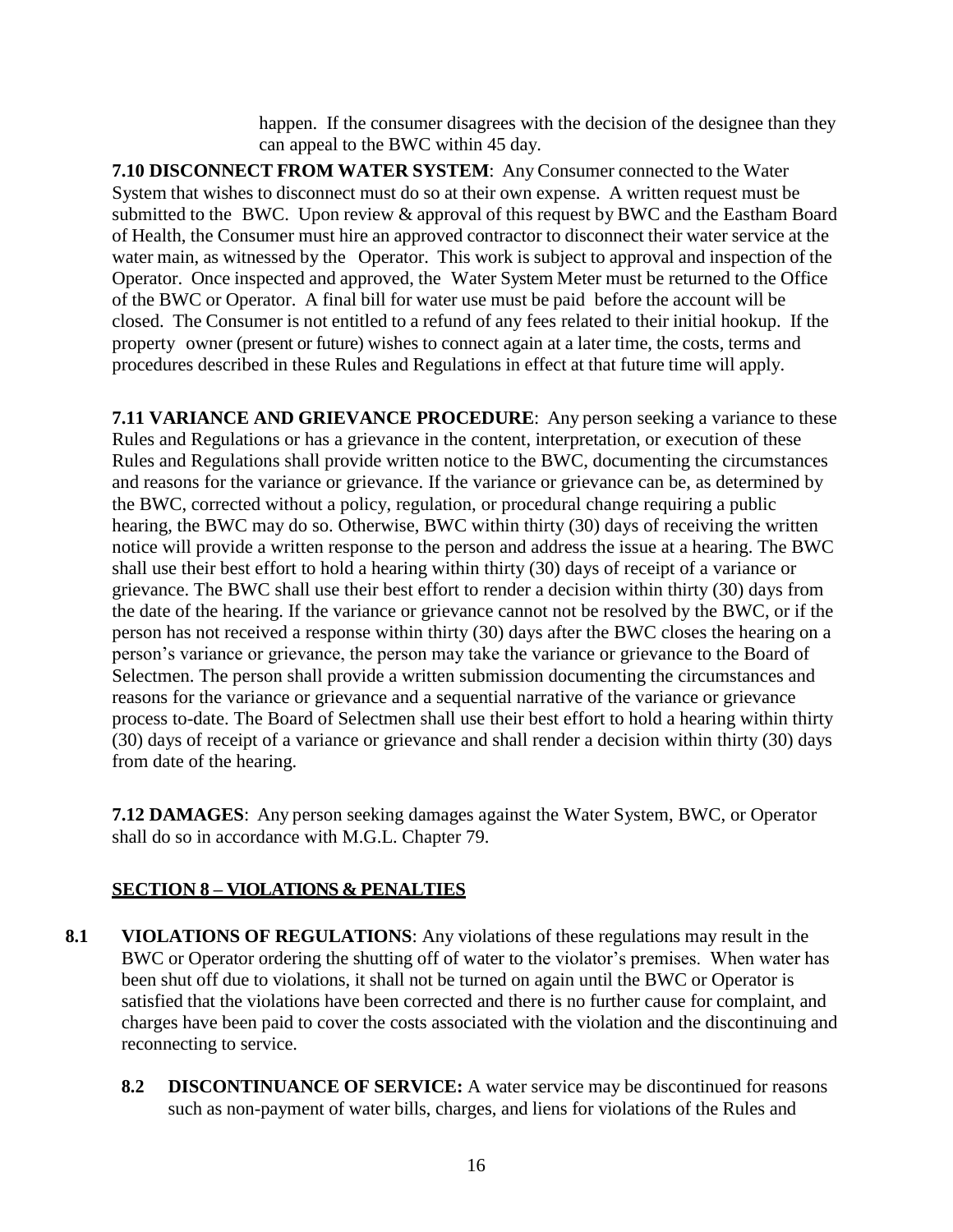Regulations contained herein, and in accordance with M.G.L. Chapter 40 Section 42. A water service may be terminated without notice for fraudulent use. Reconnection of terminated service will be done only during normal working hours of the Operator, and a reconnection fee will be applied. Water service will not be reconnected until all charges are paid in full. If a request is made by the Eastham Health Department, water may be shut off if there is a health or safety reason at the property.

- **8.3 INACTIVE SERVICE:** If an account does not have a Water System Meter and has been inactive for more than 24 months, the Operator may disconnect and cap the service from the distribution system. Costs, terms, and procedures to reconnect water service at a later date shall be subject to these Rules and Regulations in effect at the future time.
- **8.4 CROSS CONNECTIONS:** Any consumer found to be in noncompliance with the drinking water regulation of Massachusetts, 310 CMR 22.22 shall be subject to a fine by the Commonwealth of Massachusetts Department of Environmental Protection for each day that the violation occurs or continues. Water will be turned off immediately until violation has been corrected. There will be a *Turn on* and *Turn off* fee assessed per violation. There is also a Testing Fee per device, see non water related fees.
- **8.5 TREATMENT:** No treatment by any unauthorized personnel shall be permitted. If anyone is found adding any treatment to Town's water they will be subject to fines established by the Board of Commissioners for each individual offense.
- **8.6 MANDATORY RESTRICTIONS ON WATER USE:** Any consumer found in violation of a water ban subject to fines by the Town, at a rate set by the Water Commissioners.
- **8.7 UNAUTHORIZED WATER USE:** Whoever unlawfully and intentionally injures a Water System Meter or prevents such meter from registering the quantity of water supplied through it or use or causes to be used water without consent of the BWC shall be fined at a rate set by the Water Commissioners and will be responsible for its repair or replacement.
- **8.8 DEFACING AND LITTERING ON TOWN PROPERTY:** Any person or persons willfully defacing and or littering upon Town owned property located within its watershed shall be fined.
- **8.9 NO TAMPERING WITH TOWN PROPERTY:** All gates, valves, hydrants, shutoffs, water meters and standpipes and any other portion of the municipal system are the sole property of the Eastham Municipal Water System. They are not to be opened, closed, removed or in any way tampered with. Only personnel authorized by the Operator may use this equipment. Violators will be subject to charges or penalties as stated herein or by Massachusetts General Law Chapter 165.
- **8.10 MARK OUTS:** No excavator shall, except in an emergency, make an excavation where town water exists unless notice is given to the Operator at least **72 hours, excluding**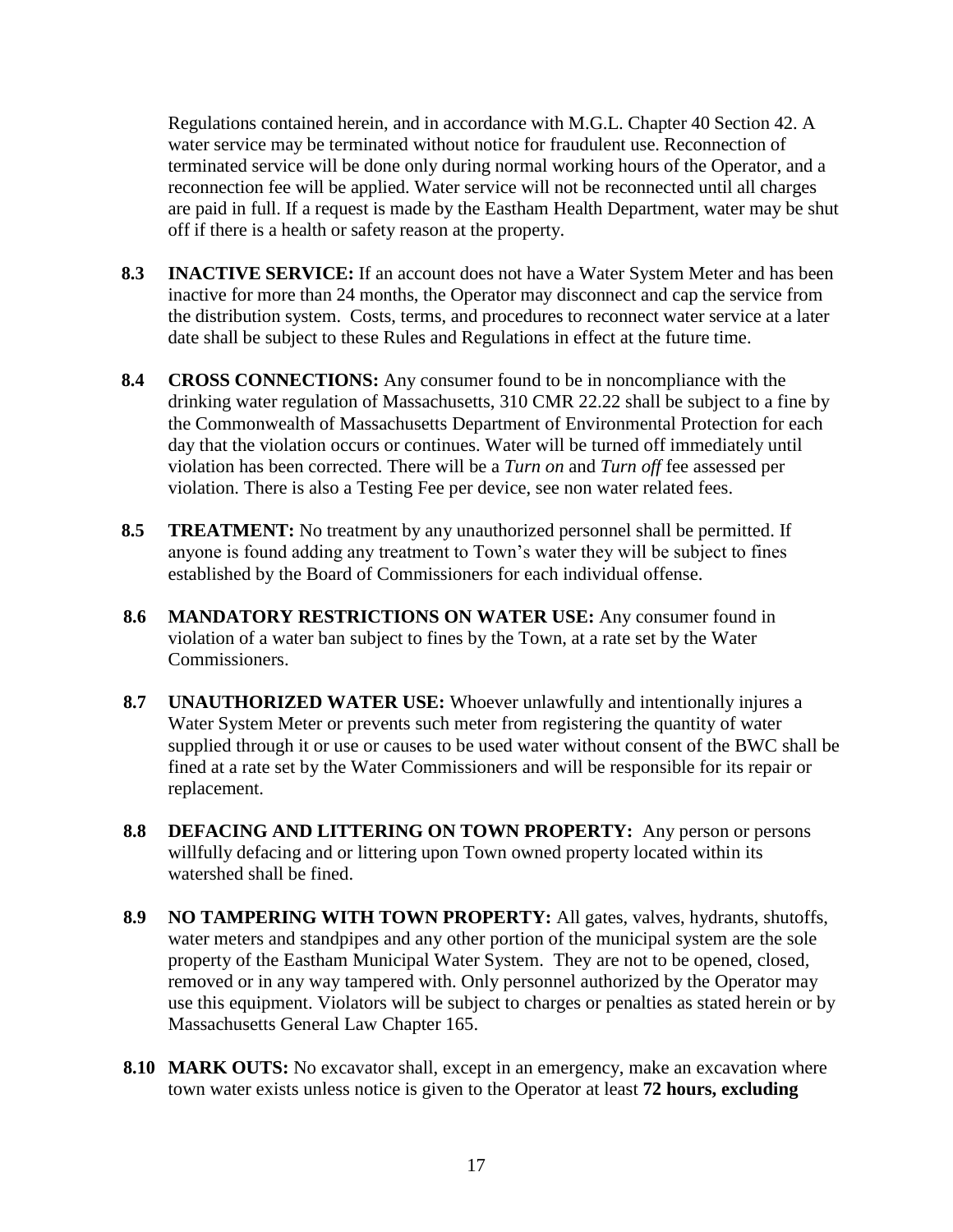**weekends and holidays,** before excavation. If an excavation is made without the request of a water mark out, the excavator shall be held solely responsible for any and all damages and injuries caused, and any penalties or legal action that may be brought against excavator,

## **SECTION 9 - PRIVATE ROADS**

**9. 1** Pursuant to the "POLICY & PURPOSE" of the Water System and based upon reasonable engineering, economic, and water need considerations the BWC in its reasonable discretion may cause water supply mains to be installed on private roads as defined in Section 2.12.

Sections 1 through 8 of the Eastham Municipal Water System Rules and Regulations and all Amendments thereto are specifically applicable to water supply mains installed on such private roads and service lines, valves and meters connected thereto.

- **9.1.2** Appropriate water easements, granting the right to install, inspect, operate, maintain, repair and replace water supply mains and appurtenances, must be granted to the Town, acting by and through the BWC, or waivers of appraisal and damages obtained for the taking of such easements by the BWC, from all property owners who abut the portion of the private way on which the work is to be done or who otherwise have an ownership interest in each such portion.
- **9.1.3** The installation of a water supply main on a private road shall not cause or render the Town of Eastham or the BWC to be responsible for or liable for the maintenance, repair, or plowing of any such private road on which a water main is installed. The private road after water supply main construction will be returned to a condition equivalent to its pre- construction state.
- **9.1.4** Any decision to introduce water supply mains in private roads is limited to private roads in existence as of 2014. Anyone creating a new private way must bear the burden of introducing all necessary utilities pursuant to the current or future requirements of the Eastham Planning Board's subdivision rules and regulations and the rules and regulations of the Eastham Board of Health where applicable.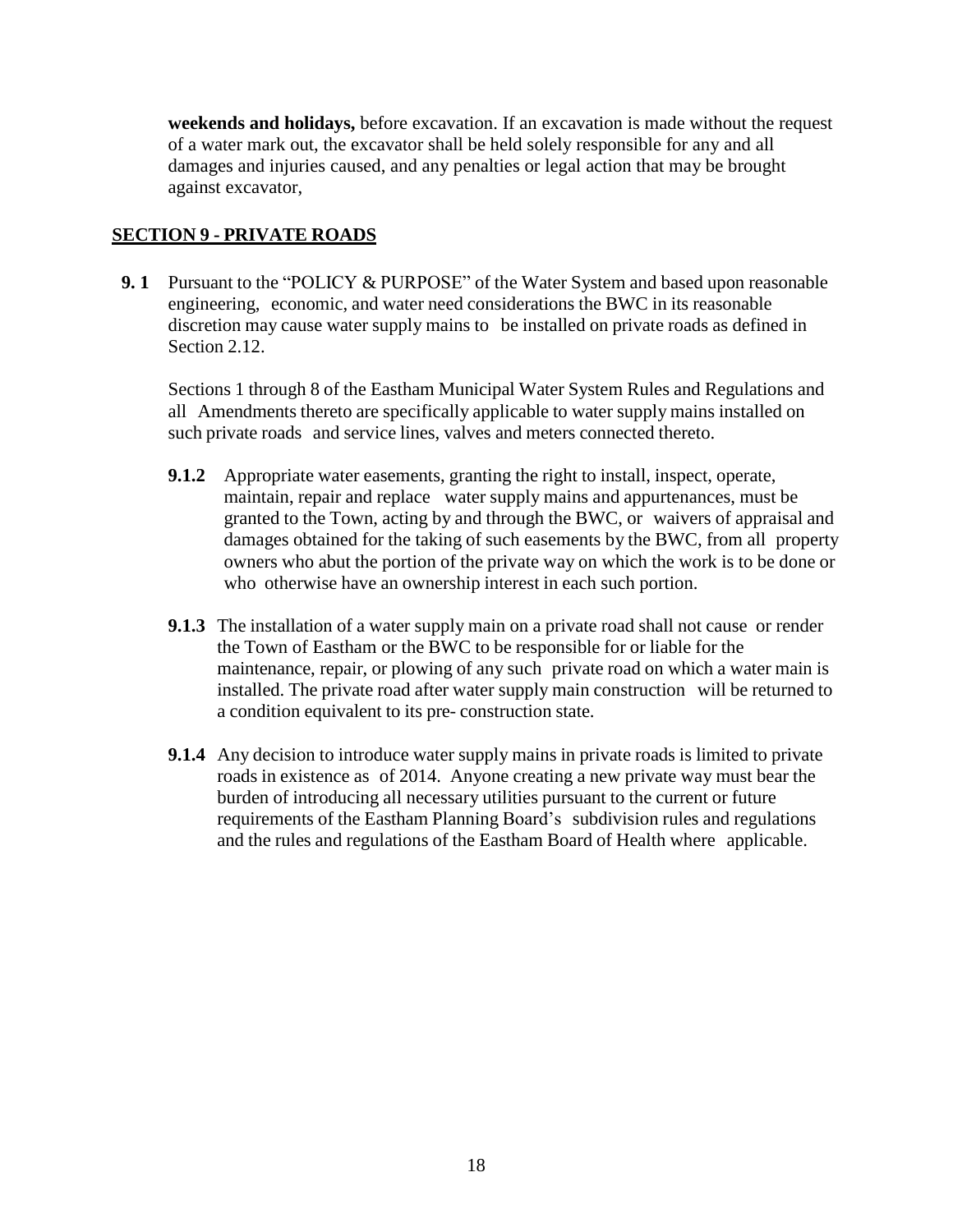# **SECTION 10 - AUTHENTICATION**

**Upon due notice and hearing, we the undersigned, Water Commissioners of the Town of Eastham, Massachusetts, do this \_\_\_ day of \_\_\_\_\_\_\_\_ 2018, adopt the foregoing "Rules and Regulations, Revised January 2018" of the Eastham Municipal Water System.**

### TOWN OF EASTHAM BOARD OF WATER COMMISSIONERS:

| Aimee J Eckman Chair           | Date |
|--------------------------------|------|
| Alexander G Cestaro Vice Chair | Date |
| Martin F McDonald              | Date |
| Jamie M Rivers Clerk           | Date |
| Jared K Collins                | Date |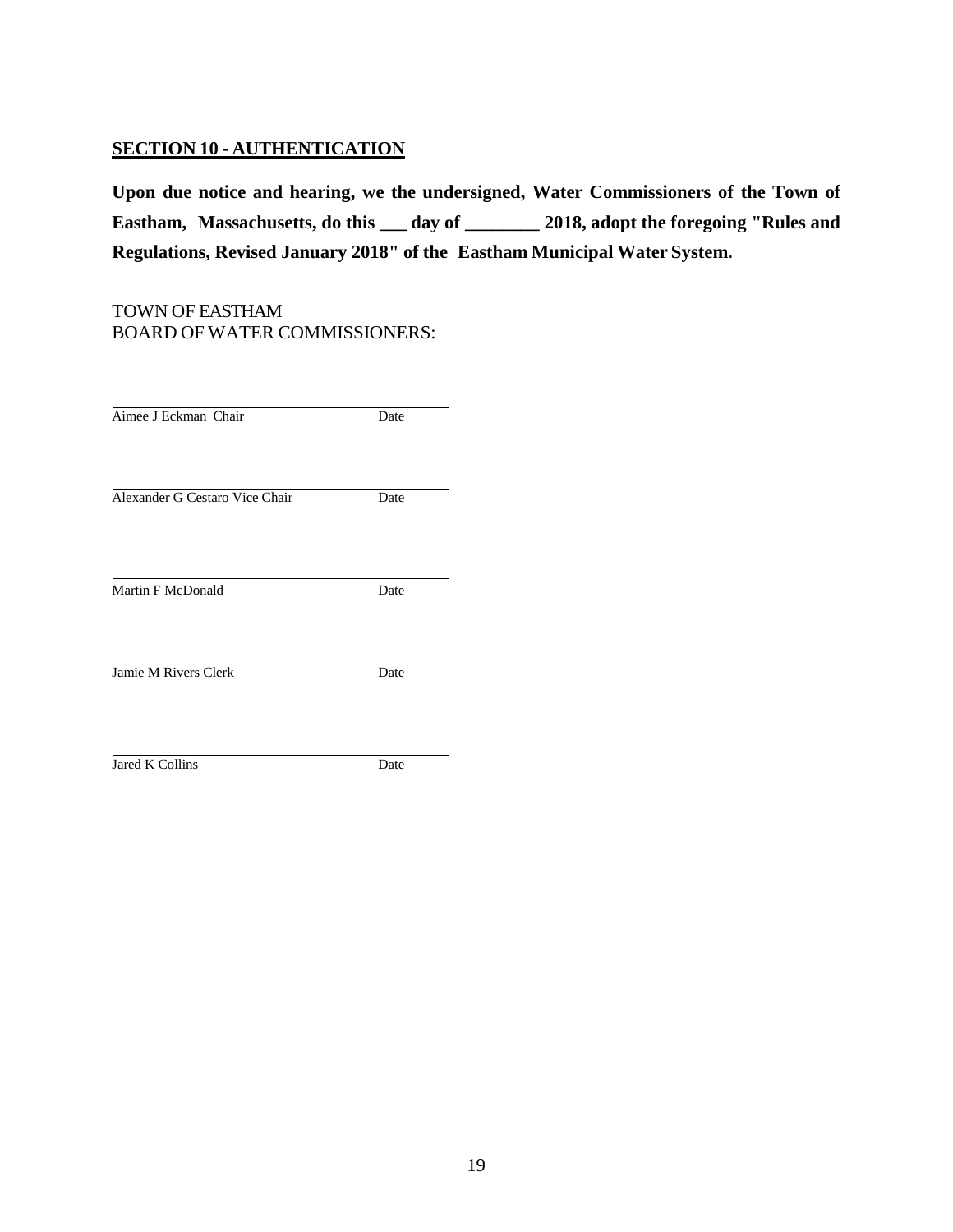## **APPENDIX A WATER USE RATES AND FEE SCHDULE**

See current rate sheet for 2016-2017

## **FIRST TIME CONNECTION TO WATER SYSTEM**

Note: Most connections will have service sizes less than or equal to 2". Water System Meters, both residential and commercial, will be initially provided to property owners at no charge up to one year from the date that water from the Water System becomes available to the property. There is no system connection fee. The BWC may adopt fees for meters and system connections at a later date, but not without holding a public hearing.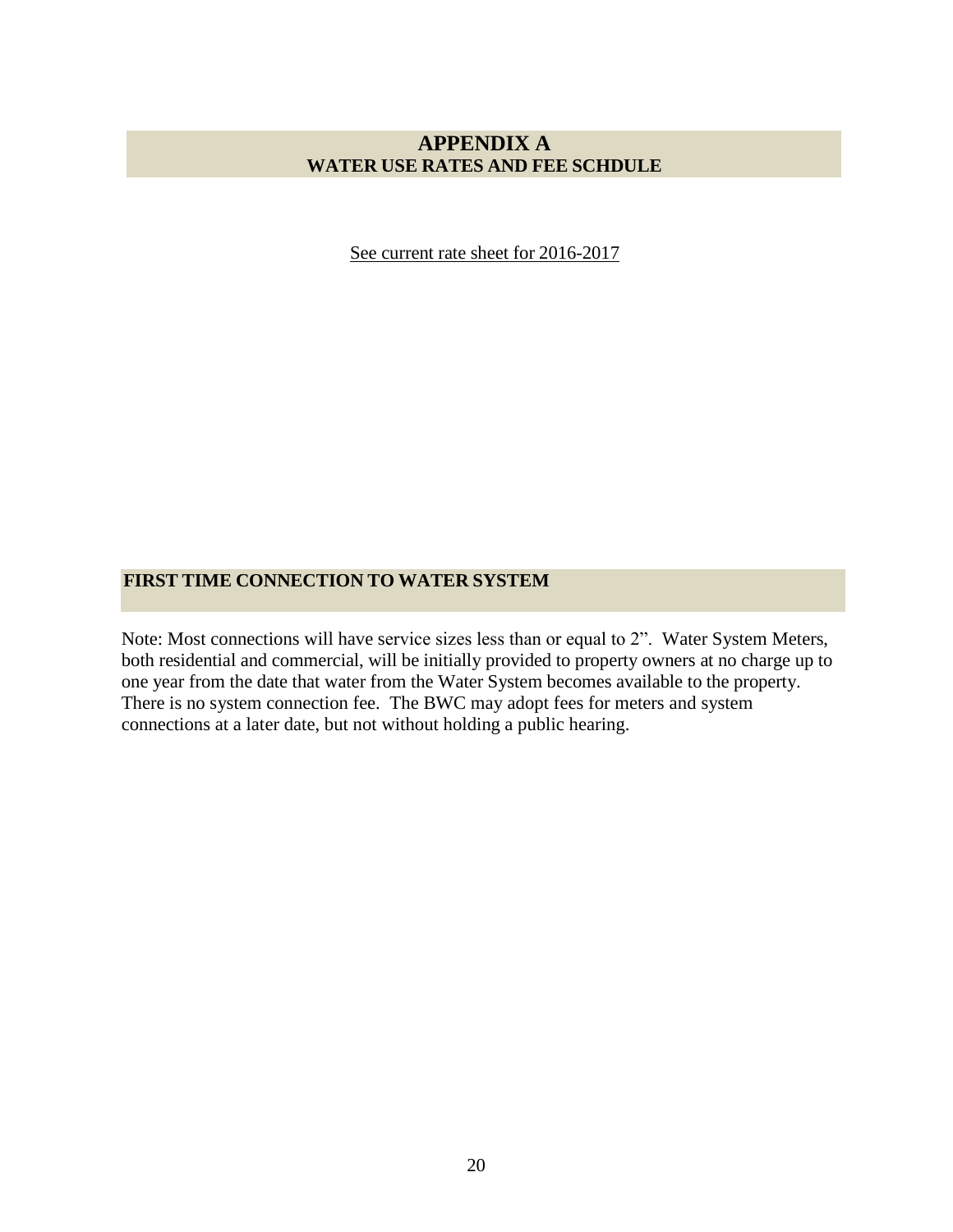# **CONSUMER COST COMPONENTS:**

The total cost to a consumer to connect to the Water System is the SUM of the following:

|                  | What                                                                                                                                     | Make Payment to                                                                                                                                                                   | <b>Financial Terms</b>                                                                                                                                                                    |
|------------------|------------------------------------------------------------------------------------------------------------------------------------------|-----------------------------------------------------------------------------------------------------------------------------------------------------------------------------------|-------------------------------------------------------------------------------------------------------------------------------------------------------------------------------------------|
| 1.               | <b>SYSTEM CONNECTION FEE</b>                                                                                                             | N/A                                                                                                                                                                               | No FEE                                                                                                                                                                                    |
| 2.               | <b>METER PRICE</b>                                                                                                                       | Town of Eastham                                                                                                                                                                   | No FEE                                                                                                                                                                                    |
| 3                | METER PIT, VAULT OR HOT<br><b>BOX</b>                                                                                                    | Town of Eastham                                                                                                                                                                   | Meter Pits must be purchased<br>from the Town of Eastham. If a<br>vault or hot box is required, it<br>must be purchased separately and<br>approved by the Water System<br>Operator.       |
| $\overline{4}$ . | PIPE INSTALLATION<br>FROM curb stop (shut off<br>close to property line) TO<br>YOUR BUILDING.                                            | Contractor who is<br>"approved" by the System<br>for service installations.<br>(Meets competency $\&$<br>licensing requirements as<br>established by System).<br>(List available) | Contractor is hired by and works<br>directly for Consumer. Cost<br>includes all associated expense<br>items such as parts & permits<br>and inspection fees.                               |
| 5.               | <b>INTERNAL PLUMBING</b><br>WORK to connect to the<br>Water System and disconnect<br>your building's old water<br>source, if applicable. | <b>MA Licensed Plumber</b>                                                                                                                                                        | Plumber is hired by and works<br>directly for Consumer.<br>This cost includes all associated<br>parts such as expansion tanks,<br>connection to water meter,<br>permit & inspection fees. |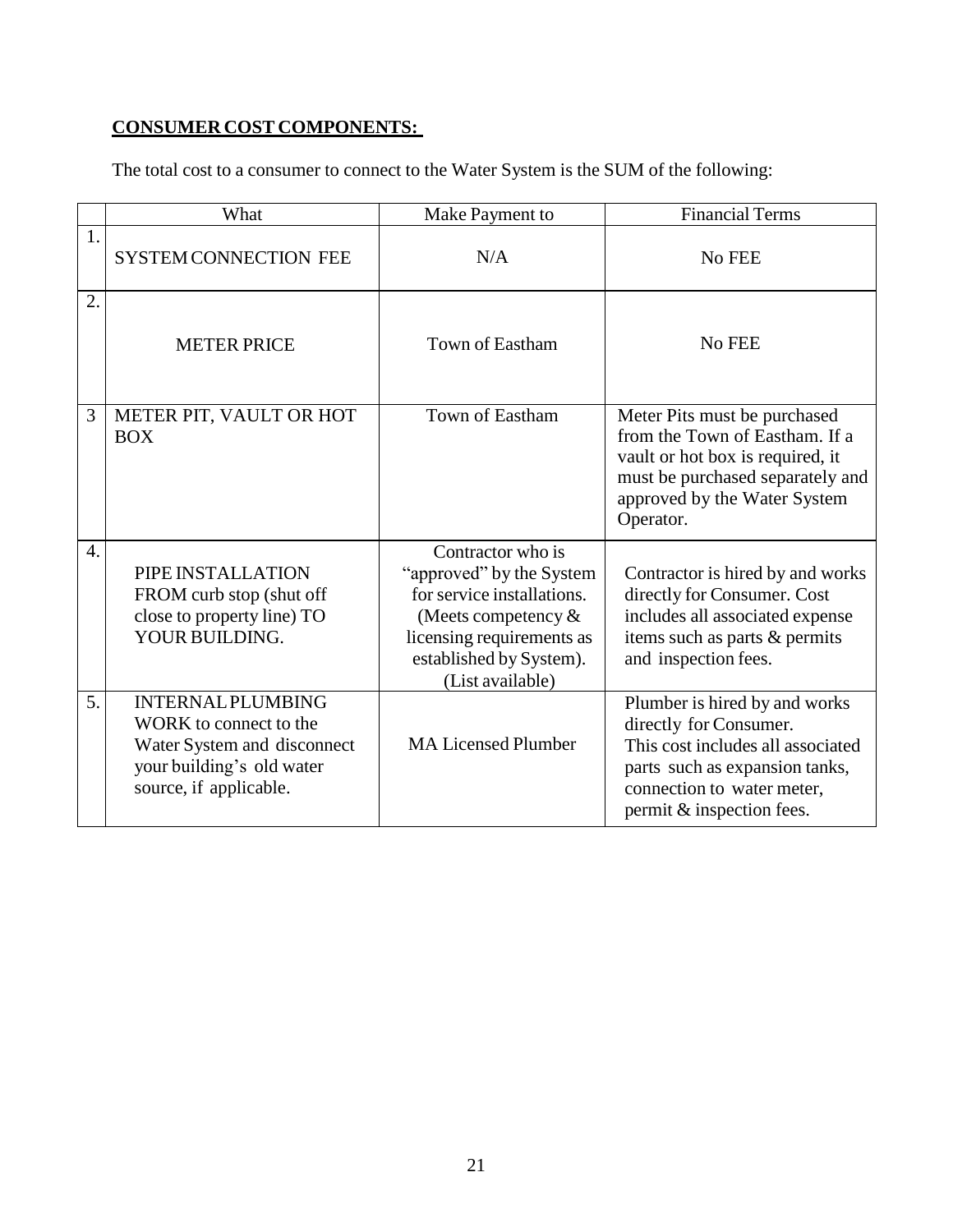## **OTHER TERMS:**

- 1. Meter size and Service Size determination: Final decision rests with the Water System Operator and the Town's engineer of record for the water system, who will consider the Consumer's current use of the property and any expectations of the property owner.
- 2. Water System Meter is the property of Town.
- 3. Service installation from Curb Stop to within Consumer's building: Must use a Contractor approved by the BWC (List available from Office of BWC).
- 4. Plumber for internal plumbing work: Must be Massachusetts licensed plumber.
- 5. These rates & charges apply to all parcels within the service area.
- 6. Fire Service Connections (Residential & Commercial) require approval of the Eastham Fire Department. Fire service without domestic is subject to a fee.
- 7. All service connections must be inspected by Operator prior to the first-time water turn-on.
- 8. Connection Application can be withdrawn and all monies refunded if the Water Service Permit has not been issued.
- 9. "First billing period" starts upon approval of Consumer's application and ends when the current billing period ends. This means that the first billing period is at the very least, 1 month in duration and at the greatest, it is 6 months in duration.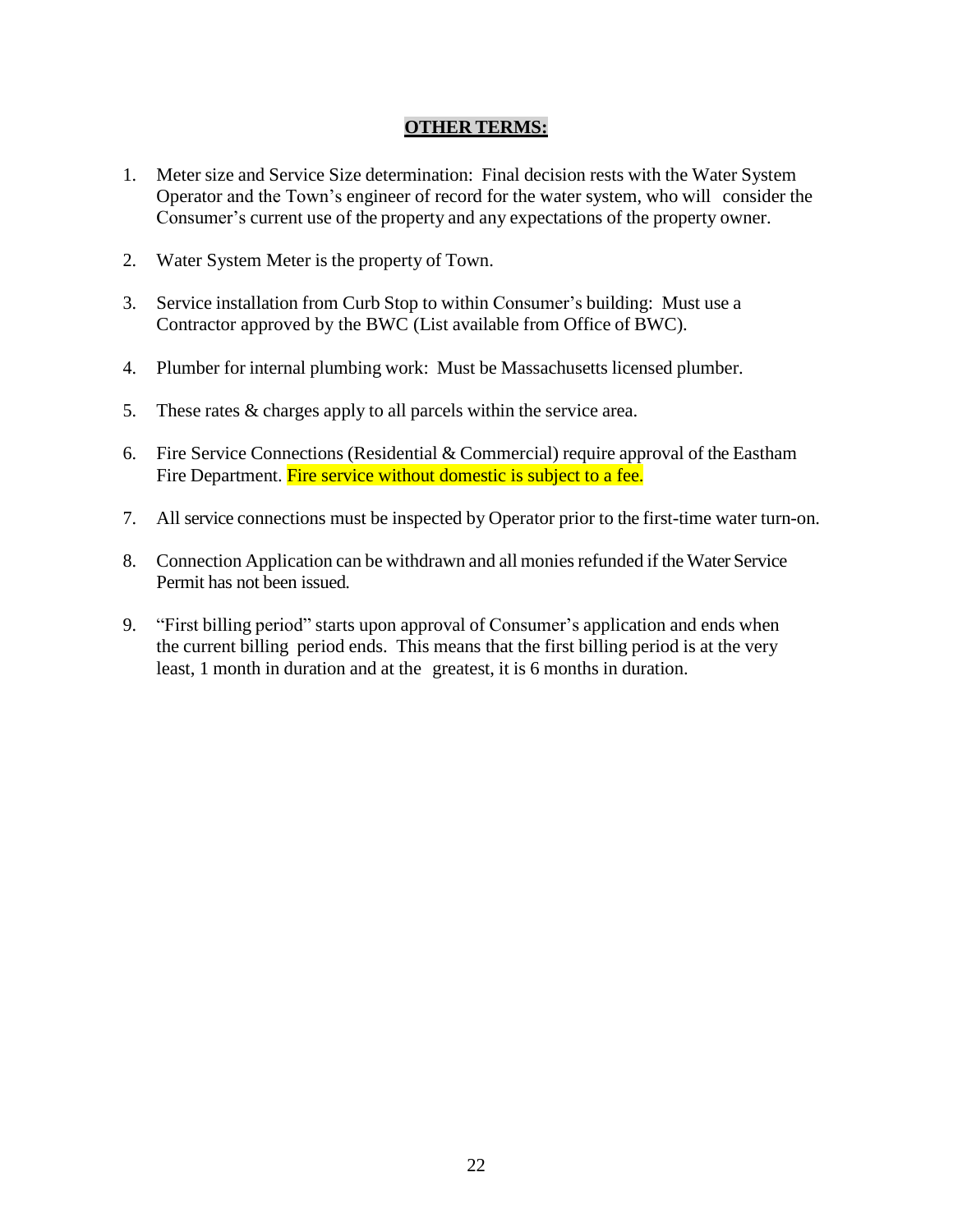## **APPENDIX B**

## **Specifications for Water Mains and Service Installation**

All materials to be used in conjunction with any and all water mains and installations of the same shall be in strict accordance with the "Specifications for Water Mains and Service Installation" of these regulations. All water mains and appurtenances shall be installed by the Town or a Contractor who has been approved by the Town.

#### **B1 Pipe Size**

All water mains shall be sized by the Town in conjunction with the Master Plan of the distribution system, or as calculated by the BWC or its consulting engineers. Piping for hydrant services shall have the minimum diameter of six (6) inches.

### **B2 Fire Hydrant Spacing**

Fire hydrants shall be spaced at a minimum distance of 500 feet in residential zoned areas; 250 feet in commercial, business, and industrial zoned areas. The Fire Chief can request a different spacing standard depending on the situation. The applicant must show proof that the Fire Chief has approved all proposed fire hydrant locations. Measurements shall be taken along traveled way, whether public or private. Spacing of additional fire hydrants shall begin at the closest existing hydrant. An additional fire hydrant shall be placed at the dead end of all water mains.

### **B3 Fire Hydrant Access**

No person shall obstruct access to a fire hydrant. Fire hydrants shall have a three foot clear radius measured from the center of the stem of the top of the hydrant. No foliage, fencing, parking space, or other object shall obstruct the clear area. No person may landscape to change the grade around the base of the hydrant so as to prevent the use of a four inch cap. Location where existing objects such as, but not limited to, buildings, walls, fences, trees, on sloping grades that does not permit a three (3) foot clearance radius, may be granted a waiver by the Town. Before any waiver of this Regulation is granted, all other possible locations must be considered.

#### **B4 Cost of Water Mains**

In private division of lands, commercial, business or industrial complexes, and all other areas not presently serviced by Town water, the developer or owner shall be responsible for all costs with regard to water main installation(s) and connection(s) to existing system and or maintenance of already installed water mains. All water mains shall be installed to the furthest property line.

## **B5 Need for Water Mains**

The developer or owner of a division of land where water is available within 500 feet will be required to serve and supply the development with water in accordance with these regulations. Any property that has existing public water service and is a division of land, the developer or owner will be required to upgrade the water mains and services to comply with these rules and regulations before the transfer of any parcel. Industrial, commercial, condominiums or multi-family residential, and like buildings that are not a division of land shall be reviewed by the Water Superintendent and the Fire Chief on an individual basis. They shall still be governed by these Rules and Regulations and be required to install and maintain water mains and fire hydrants.

## **B6 Application for Water Main Installations**

An application for water main installation shall be completed by the developer or owner and submitted to the Town for review and approval before any work can proceed. All applications must contain the complete information requested and an engineer construction plan prepared by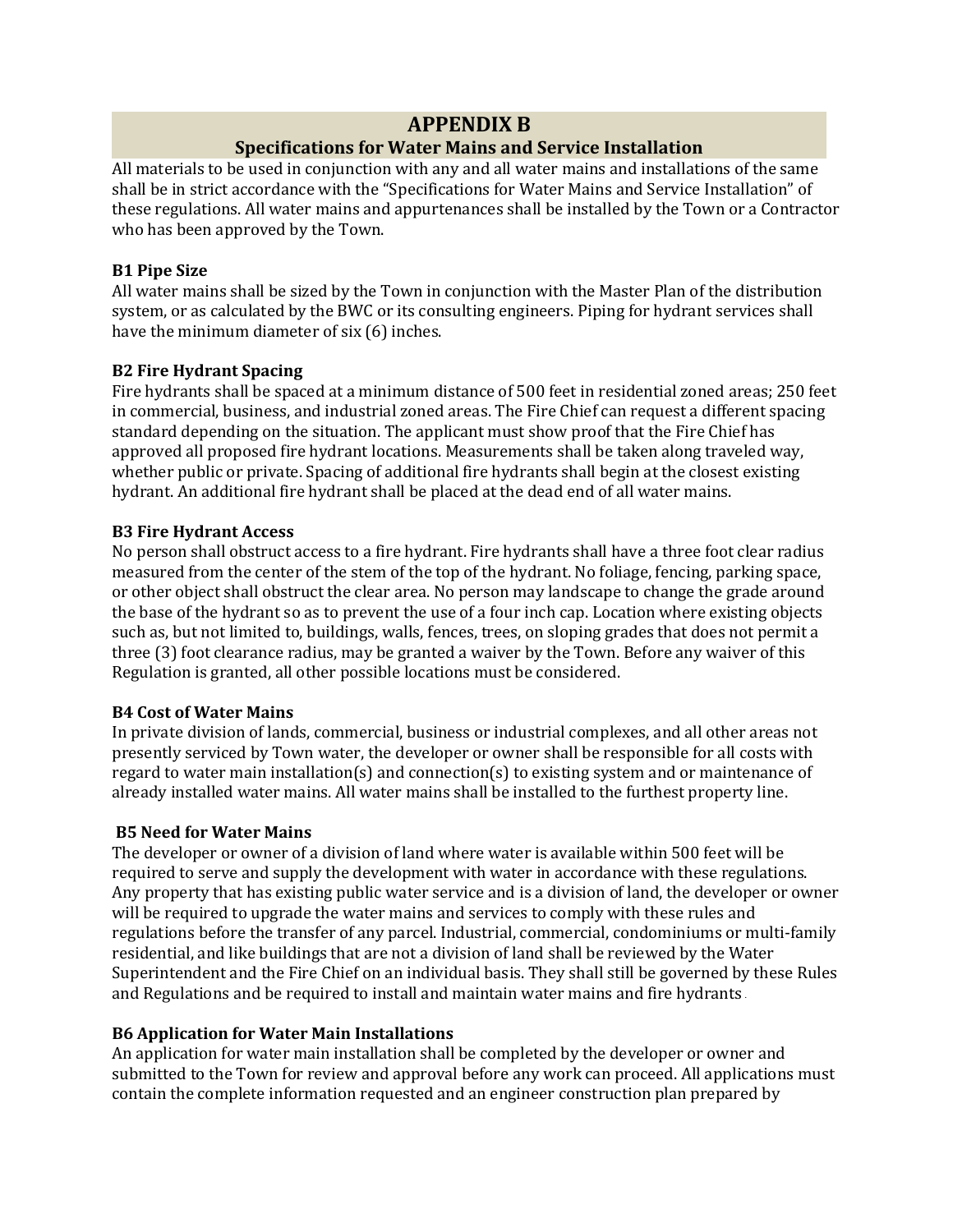Massachusetts Registered Professional Engineer with a scale of 1 inch equal 40 feet (1"=40'). Payment of all required tapping fees, and installation fees including the service availability charge and any other fees established by the Board of Water Commissioners shall be made at the time of application.

## **B7 Ductile Iron Pipe and Fittings**

- B7.1 All water main pipes shall conform in design and manufactured to the latest issue of ANSI/AWWA standard C150 "Thickness Design of Ductile Iron Pipe" and standard C151- 91 Class 50 "Ductile-Iron Pipe, Centrifugal Cast in Metal Molds or Sand-Lined Molds for Water or Other Liquids". The pipes shall be supplied in lengths not to exceed 20 feet. Acceptable manufactures include American, McWane, US Pipe, or equal.
- B7.2 Fittings shall be compact ductile iron Class 350 Mechanical Joint, conforming to ANSI Specification A21.53 (AWWA C153 "Ductile-Iron Compact Fittings, 3-in through 16-in for Water and Other Liquids"), latest edition. Fittings shall be suitable for use with restraints as specified hereinafter. Fittings shall be manufactured in the United States. Fittings shall be made of the same material and have the same lining and coating as the pipe specified above. All fittings shall be marked with the weight and shall have distinctly cast upon them the pressure rating, the manufacturer's identification, nominal diameter of openings and the number of degrees or fraction of the circle on all bends. Fittings shall be Tyler Union Awwa C153 Compact Fittings, or approved equal.
	- a. Hydrant tees shall have a rotatable mechanical joint gland on the 6-inch plain end branch to provide positive valve restraint, unless otherwise allowed by the Engineer.
	- b. Caps and plugs, installed in all new work as indicated on the drawings, shall be provided with a threaded corporation or bleeder valve so that air and water pressure can be relieved prior to a future connection.
- B7.3 All pipe and fittings shall have a bituminous outside coating in accordance with AWWA C151 and C110, respectively, latest edition. All pipe and fittings shall be cement-mortar lined and seal coated in accordance with AWWA C104 "Cement-Mortar lining for Ductile-Iron pipe and fittings for water", latest edition. Cement mortar lining shall be double thickness.
- B7.4 Joints for pipe and fittings shall be push-on or mechanical joints conforming to AWWA C111, latest edition.
- B7.5 Restraint joints shall be furnished for thrust restraint for installation on all fittings and valves, where indicated on the drawings, or where required by the Engineer. Restraints for mechanical joints shall be Series 1100 Megalug as manufactured by EBAA Iron, ONE-LOK Series D-Slide Restraints as manufactured by SIGMA Corp., or approved equal.
- B7.6 Restraints for push-on joints shall be Field Lok gaskets by U.S. Pipe or Sure Stop 350 by McWane Ductile. Push-on joint restraints shall not affect the warranty by the pipe manufacturer.
- B7.7 Sleeve type couplings shall be of steel and shall be Style 38 by Dresser Mfg. Div.; Smith-Blair Style 441 or approved equal. Couplings shall be furnished with black steel bolts and nuts and with pipe stop removed. Gaskets shall be of a material suitable for exposure to liquid within the pipe.
- B7.8 Polyethylene pipe encasement shall conform to requirements of AWWA C105, latest edition. Virgin polyethylene shall conform to ANSI/ASTM D1248. Minimum nominal thickness shall be 8 mils. Polyethylene pipe encasement shall be V-BIO Poly.
- B7.9 Insulation shall be 2-inch thick polyisocyanurate foam with a density of 2.0 lbs/cf3. A 30 mils thick bitumen adhesive shall be used as a vapor and moisture barrier for direct burial applications.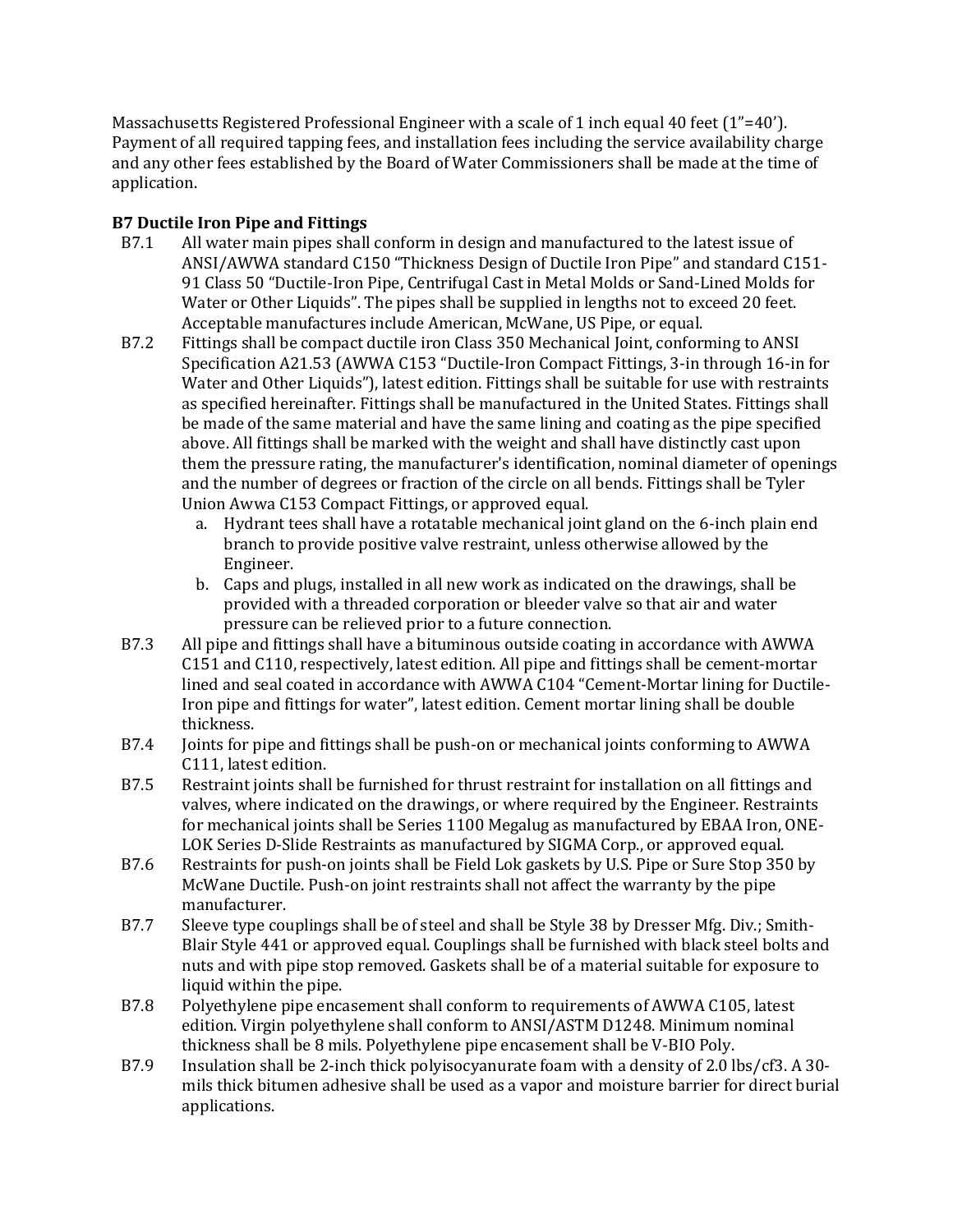B7.10 Detectable aluminum foil plastic backed tape or detectable magnetic plastic tape manufactured specifically for warning and identification of buried piping shall be used. Tape shall be detectable by an electronic detection instrument. Tape shall be provided in rolls, 3 inches minimum width, color coded for the utility involved with warning and identification imprinted in bold black letters continuously and repeatedly over entire tape length. Warning and identification shall be CAUTION BURIED WATER PIPING BELOW or similar. Permanent code and letter coloring unaffected by moisture and other substances contained in trench backfill material shall be used. Tape shall be buried tape with the printed side up at a depth of 12 inches below the top surface of earth or the top surface of the subgrade under pavements.

#### **B8 Polyethylene Pipe and Fittings for Directional Drilling**

- B8.1 Black polyethylene (PE) materials used for the manufacture of polyethylene pipe, tube and fittings shall be PE 4710 high density polyethylene meeting ASTM D3350 cell classification 445574C (formerly PE 3408 meeting 345464C per ASTM D3350-02) and shall be listed in the name of the pipe and fitting Manufacturer in PPI (Plastics Pipe Institute) TR-4 with a standard grade HDB rating of 1600 psi at 73°F. The material shall be listed and approved for potable water in accordance with NSF/ANSI 61. Gray PE material, when used, shall be the same except for meeting ASTM D 3350 cell classification 445574E. When requested on the order, the Manufacturer shall certify that the materials used to manufacture pipe and fittings meet these requirements.
- B8.2 Polyethylene pipe shall be manufactured in accordance with AWWA C901-96 for sizes 1- 1/4" thru 3" IPS diameters and to the requirements of ASTM D3035. Pipe 4"IPS and DIPS sizes 4" and above shall be manufactured to the requirements of ASTM F714 and AWWA C906-99. 2" and smaller water service pipe and tubing shall be manufactured in accordance with ASTM D2239 for inside diameter control IPS size or ASTM D2737 for outside diameter control CTS size.
- B8.3 The polyethylene pipe and fittings shall be certified as suitable for use in a potable water system, impart no taste, odor or other objectionable compounds to the water, and shall comply with AWWA C906 and applicable National Sanitation Foundation (NSF) requirements. Pipe delivered to the site shall have all required AWWA/NSF potable water markings.
- B8.4 Welded sections of pipe shall be pressure tested at 150 psi for 15-minutes prior to being pulled/installed in the ground. The pressure test shall result in zero leakage.
- B8.5 Polyethylene pipe shall be furnished with restrained mechanical joint adapters to allow mechanical joining with ductile iron pipe. The adapters shall have the same pressure rating as the polyethylene pipe and shall be butt fused to the pipe as specified herein. The adapters shall be complete with pipe stiffener, gaskets and all required bolts and nuts.
- B8.6 All high-density polyethylene piping to be installed as a water main or water line shall be DR11 DIPS. All high-density polyethylene to be installed as a casing pipe shall be SDR17 IPS. For 1" services, install 1" PE tubing within a 2" IPS SDR17 HDPE casing pipe with tracer wire. For services larger than 1", install PE tubing within a 4" IPS SDR17 HDPE casing pipe with tracer wire. Only long-side services (2" and smaller) shall have a casing pipe.
- B8.7 All polyethylene pipes shall be installed with tracer wire to facilitate the detection of the water line or casing pipe after installation. Tracer wire shall be attached to the center of the pipe at a minimum of 6 foot intervals and at all bends with duct tape. Tracer wire shall be 12 gauge copper with a 30 mil polyethylene coated jacket.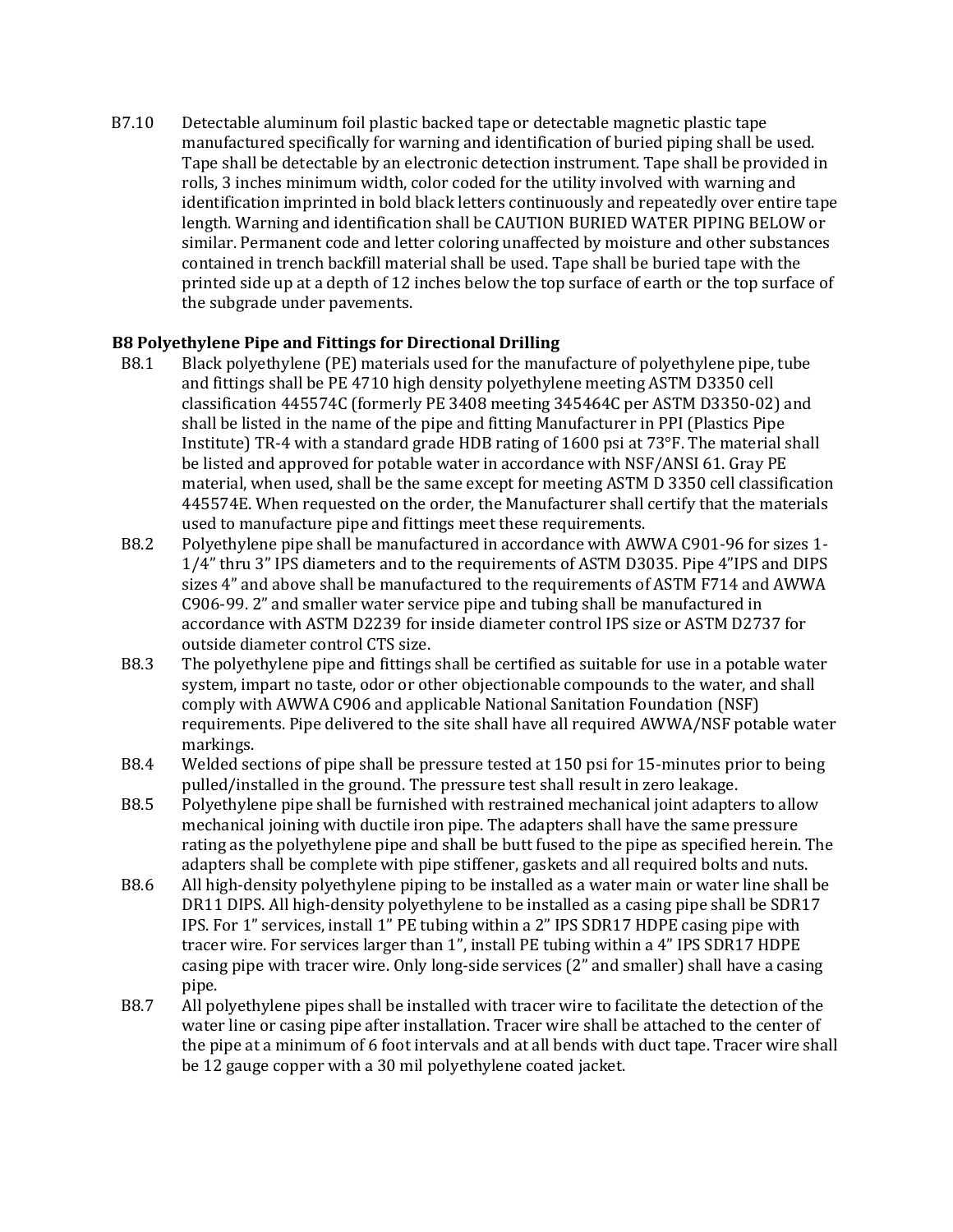#### **B9 Water Services: Pipe, Corporations, Curb Stops, Saddles and Fittings**

- B9.1 Each unit shall have its own separate service, consisting of a corporation stop, curb stop, curb box, ball valve as soon as service enters building, meter and remote reader. From curb stop into building shall be the owner's responsibility to maintain.
- B9.2 Unless otherwise specified, all pipe for services and 2-inch mains shall be polyethylene PE 4710, Class 250 tubing and shall conform to the provisions of AWWA specification C901 (latest version). The tubing shall be copper O.D. size and suitable for use with standard industry brass compression fittings without special adapters. Insert stiffeners shall be provided for use with all compression joint connections. Polyethylene tubing to be Drisco Pipe, Endot Industries, Inc., or approved equal. Tracer wire shall be 12 AWG copper with a blue in color, 30 mil polyethylene coated jacket.
- B9.3 The corporation stops shall meet the most recent revision of the AWWA standard "Threads for Underground Service Line Fittings" (AWWA C800). Corporation stops shall be Mueller 300 Ball Corporation Valve, Model B-25008N, as manufactured by Mueller Company or The Ford Meter Box Company for standardization purposes, no exceptions. Corporations larger than one inch shall be installed with saddles.
- B9.4 The curb stops shall meet the most recent revision of the AWWA standard "Threads for Underground Service Line Fittings" (AWWA C800). Curb stops shall be Mueller 300 Ball Curb Valve, Model B-25209N as manufactured by Mueller Company or The Ford Meter Box Company for standardization purposes, no exceptions. Curb Stops shall open Left.
- B9.5 The curb box shall be of the "Erie" type, cast-iron construction. The curb box shall be tar base enamel coated inside and out and shall be equipped with an operating extension rod. The lid shall be of extra heavy cast-iron construction with a brass pentagon plug. Curb stop boxes shall be manufactured in United States only.
- B9.6 Service saddles (for services larger than one inch) shall be Smith-Blair 313 Double Strap. Bodies shall be ductile iron (with fusion-bonded flexi-coat epoxy) and bales, nuts and washers shall be Type 304 stainless steel. Units shall be complete with Buna-N gaskets.
- B9.7 Unless otherwise approved, only compression type fittings manufactured by Mueller Inc. or Ford Meter Box shall be used. Mueller brass tees shall be used to provide 1-inch services off of 2-inch polyethylene tubing. Adapters required to allow connection to existing services shall be provided.

#### **B10 Gate Valves and Boxes**

- B10.1 Resilient wedge gate valves shall be iron body, resilient seated type meeting the latest edition of AWWA C509 or AWWA C515 with mechanical joint ends. The valves shall be designed for 200 psi working pressure and 400 psi test pressure. Valves shall have corrosion resistant fusion - bonded interior and exterior coatings. Valves shall be made in the United States. For standardization, valves shall be as manufactured by Mueller Company or American Flow Control, no exceptions.
- B10.2 Valves are to have O-ring seals and a non-rising stem. Valves shall have a 2-inch square operating nut, and be Open Left (counter-clockwise to open).
- B10.3 Valve boxes shall be cast iron, asphalt coated, sliding type, adjustable, together with cast iron covers with the word "WATER" plainly cast in relief on the top surface. A minimum 6-inch overlap is required between sliding sections. The inside diameter of the bottom section shall be at least 5-1/4-inches and shall have a belled base. The top section shall be at least 6-1/8-inches and have top flanges. The bottom section shall be at least 36-inches in length. The top section shall be at least 26-inches in length and have a plain bottom. No three piece combinations shall be acceptable. Valve boxes shall be manufactured in the United States.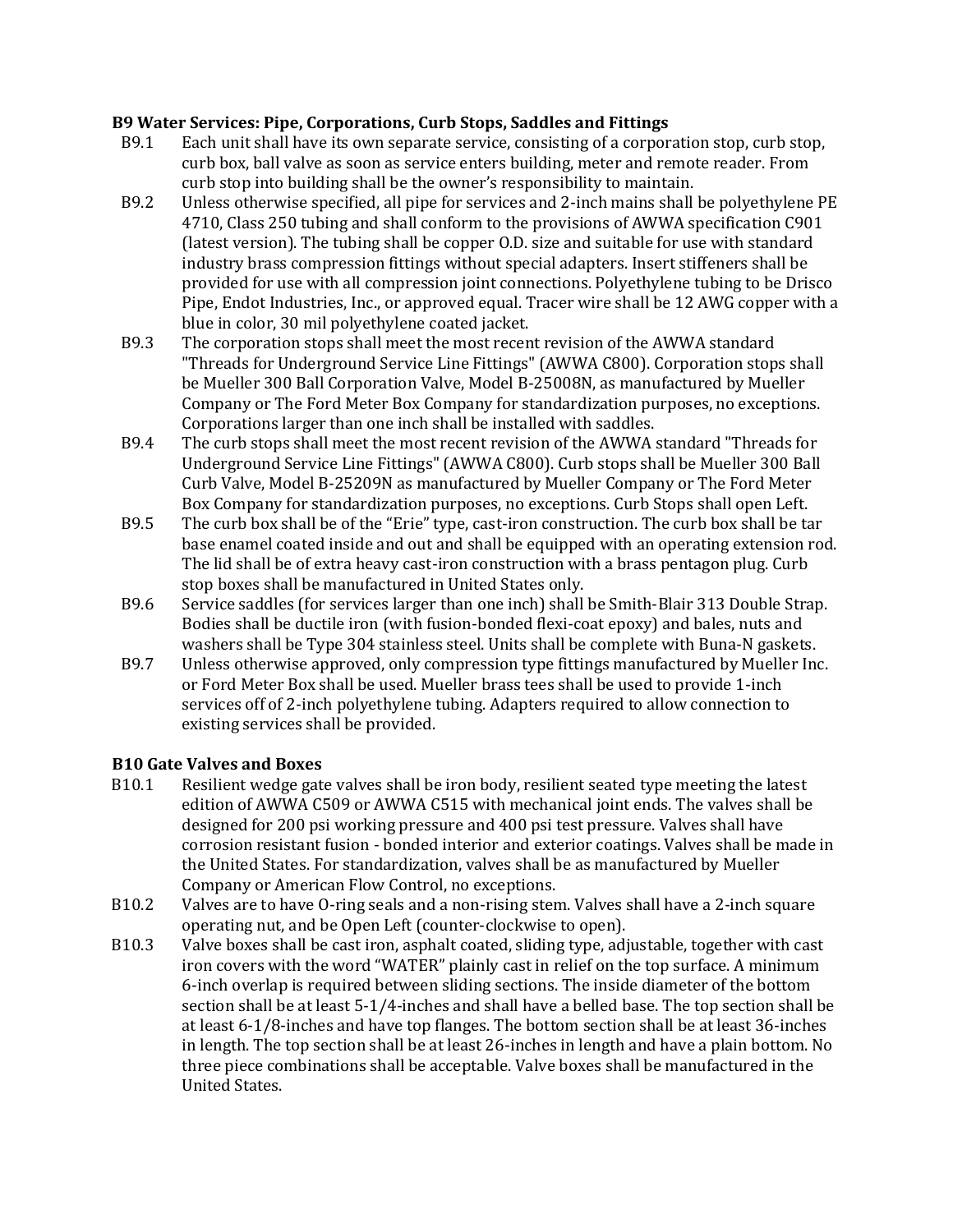### **B11 Hydrants**

- B11.1 Fire hydrants shall have mechanical joint inlet connections to the main, two 2-1/2-inch hose connections, and one 4-1/2-inch steamer connection with a valve opening 5-1/4-inches in diameter minimum and a standpipe with an 8-1/2-inch minimum diameter. Hydrants shall be traffic model with dual drain ports.
- B11.2 The hydrants shall have an oil reservoir to provide lubrication to all stem threads, bearing surfaces and O-rings each time the hydrant is operated. The hydrants shall be made in the United States.
- B11.3 The hydrants shall have mechanical joint shoes, 5'6" bury (street level shoulder areas) or 6'-0" bury (raised sidewalk), 5-1/4-inch valve, and conform to AWWA Specification C-502. Hydrant shall be marked with an arrow and the word "open" to indicate the direction to turn the stem to open the hydrant. Hydrants shall open left.
- B11.4 The hydrants are to receive two coats of prime paint before shipment and once installed are to be cleaned and painted by the Contractor. Hydrants shall be painted in accordance with the Town of Eastham requirements.
- B11.5 For standardization, hydrants shall be Mueller Co. Centurion Model A-423, American Darling Model B84-B-5, no exceptions.
- B11.6 Hydrants shall have hydrant markers with reinforced fiberglass shaft heavy duty spring mounted 4' long x 3/8" diameter. One bolt mounting.

### **B12 Tapping Sleeves**

Tapping Sleeves shall be manufactured by Mueller Co., Clow Corporation, or approved equal. Tapping sleeves shall match the requirements of the detail on the construction drawings. Tapping valves shall be manufactured by Mueller Company, Kennedy Valve Manufacturing Company or equal and shall be furnished with one flange end and one mechanical joint end. Valves shall open left. The Contractor shall verify the outside diameter of the pipe to be tapped.

#### **B13 Cover Over Pipe**

- B13.1 Pipe shall have four and one-half (4.5) feet of cover measured to finish grade of the street. Pipe to be hand covered one (1) foot with sand or stone free gravel and compacted and tamped around pipe to give good support and protection.
- B13.2 In case of any excavation, ground water swamps or when any unsuitable materials are encountered, the Contractor shall replace it with good material to provide proper support and alignment of the pipeline. In some cases, the Contractor shall use crushed stone for bedding covered with sand. Trench backfill shall be suitable material taken from excavation, approved common borrow or gravel hauled in. No mud, frozen earth, stones larger than 3/4" or other objectionable materials is to be used for refilling.

#### **B14 Ledge**

All ledges shall be removed to width of two (2) feet or greater than the diameter of the pipe and one (1) foot below the underside of the pipe. A bed of sand shall be placed in the trench prior to laying pipe.

#### **B15 Blasting Precautions**

All blasting shall be discussed with the Operator and or the Engineer's and the decision shall be made on individual bases.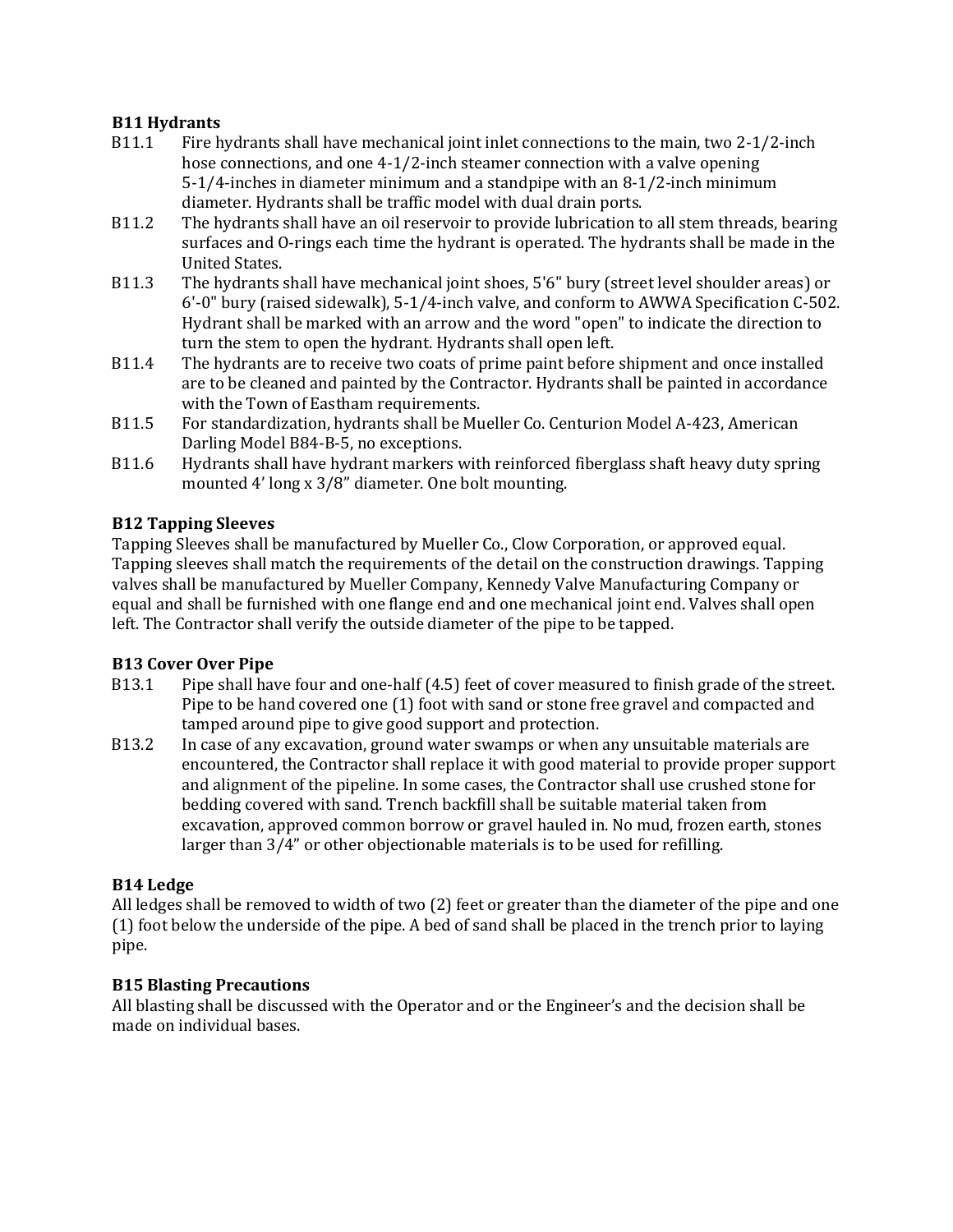#### **B16 Survey Markers**

Survey markers (line and grade) shall be required on all newly proposed streets. Pipes shall be laid within the roadway layout (easement in certain cases) as shown on plans approved by the Eastham Planning / Zoning Board.

#### **B17 Excavation within the Limits of Public Ways**

Permission shall be obtained from the Department of Highway's before any excavation can begin within any Town accepted street. The work shall be performed in accordance with EHD requirements. A street opening permit shall be obtained from Massachusetts Department of Public Works before any excavation can begin on any State Highway. This work shall be performed in accordance with permit.

#### **B18 Testing of Water Mains: Pressure Test and Chlorination**

- B18.1 Before acceptance by the Town, the pipe shall be pressure tested and chlorinated in accordance with "Installation of Ductile-Iron Water Mains and Appurtenances" AWWA Designation C600 latest edition. No one shall pressure test or chlorinate an installation without notifying the Town at least 48 hours prior. An Operator must be present for the duration of the pressure test and chlorination to witness and sign the chain of custody forms. All pressure test reports shall consist of actual distance of pipe and size, and the number of valves and hydrants. The Town shall furnish a water meter to measure water usage for disinfection and flushing. Before final approval is given, the contractor must submit an as-built drawing to the Town. It is at this time the Board of Water Commissioners shall then determine whether the pipes (project) may be accepted into the Town's water system.
- B18.2 Prior to pressure and leakage tests, the piping shall be thoroughly flushed clean of all dirt, dust, oil, grease and other foreign materials. This work shall be done with care to avoid damage to lining and coatings.
- B18.3 The Contractor shall submit a plan on the method of testing and chlorinating the mains for review to the Engineer. The plan shall include all equipment proposed for use during the work, or the name of the qualified testing company, which will perform the work. Testing of the water main shall not begin until the Engineer has approved the Contractor's plan. All testing shall be done in the presence of the Engineer.
- B18.4 Testing of Water Main:
	- a. The Contractor, in accordance with ANSI/AWWA C600 specifications or latest revision thereof, will make all pressure and leakage tests to determine that the ductile iron pipe is structurally safe and free of excess leakage. The Contractor shall furnish all the equipment, materials and labor required for testing. The Contractor shall furnish, at his own expense, all the water needed for all water main testing.
	- b. Testing shall be done in sections of the main not to exceed a 3,000-foot maximum length. Valves shall be placed in the off position at the ends of the sections to be tested. The Contractor shall provide means to prevent water from entering other parts of the pipeline not subject to testing at all times. Contractor will ensure that air release valves and other venting devices are properly installed and placed in open position when filling pipe with water. Taps shall be installed at high points to release air in the water system.
	- c. After all entrapped air has been removed from the section; fill the main to the normal static pressure. The Contractor is allowed to let the main rest for up to 48 hours with static pressure. Using a special pressure pump, the Contractor shall raise the pressure to 150 pounds per square inch. The pump will then be shut off and separated from the test section by a globe valve. A fluid filled pressure gage, with a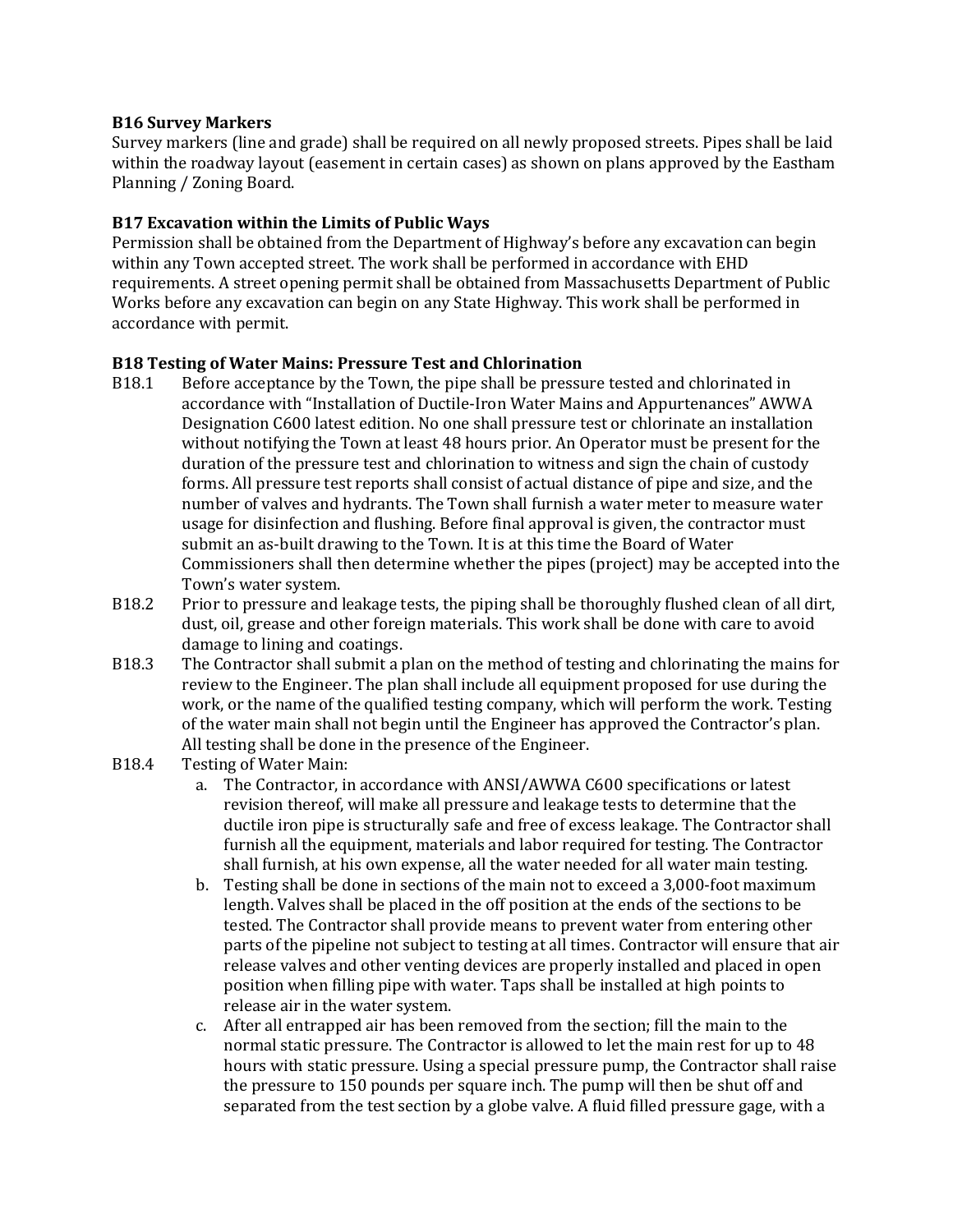maximum reading of 250 psi, shall have been placed beyond the globe valve. The test section will then be monitored for a 2-hour period.

d. This pressure shall be maintained, within 5 psi, for a minimum of 2 hours during which time the line checked for leaks by the Engineer. Based on an average test pressure of 150 psi, the measured rate of water leakage shall not exceed the following rates in the section under test:

$$
L = \frac{12.25SD}{133,200}
$$

Where: L = Allowable leakage, gallons per hour S = Length of pipe section tested, feet D = Nominal pipe diameter, inches

- e. Should leakage exceed this rate, the Contractor shall immediately locate the leak or leaks and repair same at his expense. Pipe shall be flushed and chlorinated when leakage does not exceed above standard. Approval does not absolve the Contractor from his responsibility if leaks develop within the new main or water services (to curb box) later within the warranty period.
- B18.5 Chlorinating and Flushing:
	- a. The Contractor, in accordance with the latest edition of ANSI/AWWA 651 Standard for Disinfecting Water Mains, shall chlorinate and flush the new water main. Chlorinated water to be flushed from the pipeline shall be de-chlorinated as shown on detail drawings or as approved by the Engineer. It shall then be discharged to the nearest storm drain. Chlorinated water shall not be discharged to any natural water body.
	- b. Prior to chlorination, the Contractor shall properly flush the water mains. In general, flushing shall be performed at a flow rate required to achieve a minimum velocity of 3 feet per second, which is approximately 400 GPM in an 8-inch diameter main, 600 GPM in a 10-inch main, 900 GPM in a 12-inch main and 1,600 GPM in a 16-inch main. Flushing of the water main, at the above rates, for approximately 20-minutes per 1,000-foot section, will allow for three volume changes. This is a sufficient period of time for successfully cleaning the water main.
	- c. The Contractor shall chlorinate the water main until the main contains a solution containing 25 mg/L available chlorine. The valves shall then be closed and the chlorinated water allowed to sit in the mains for 24 hours. The main will then be checked to assure the chlorine residual shall be at least 10 mg/L. If less than 10 mg/L is measured, the Contractor shall flush and re-chlorinate the mains at no cost to the Owner. All valves and hydrants shall be operated to insure their proper disinfection. Valves shall be operated to prevent super chlorinated water from entering the existing distribution system. The Contractor shall then flush the mains until clear, clean water is being discharged.
	- d. Sixteen hours after the main has been flushed of chlorinated water, bacteriological samples (total coliforms and heterotrophic plate count) shall be taken. Two sample events shall occur. The first sample event from the designated locations shall be taken and the second sample event shall be taken from the same designated locations a minimum of 15 minutes apart. Both sets of samples shall pass. Water samples shall be taken from corporation stops along the length of the water main as designated by the Engineer. A minimum of two (2) samples shall be taken on each street, or two per 3,000 feet of pipe, whichever is greater. Each sample shall be